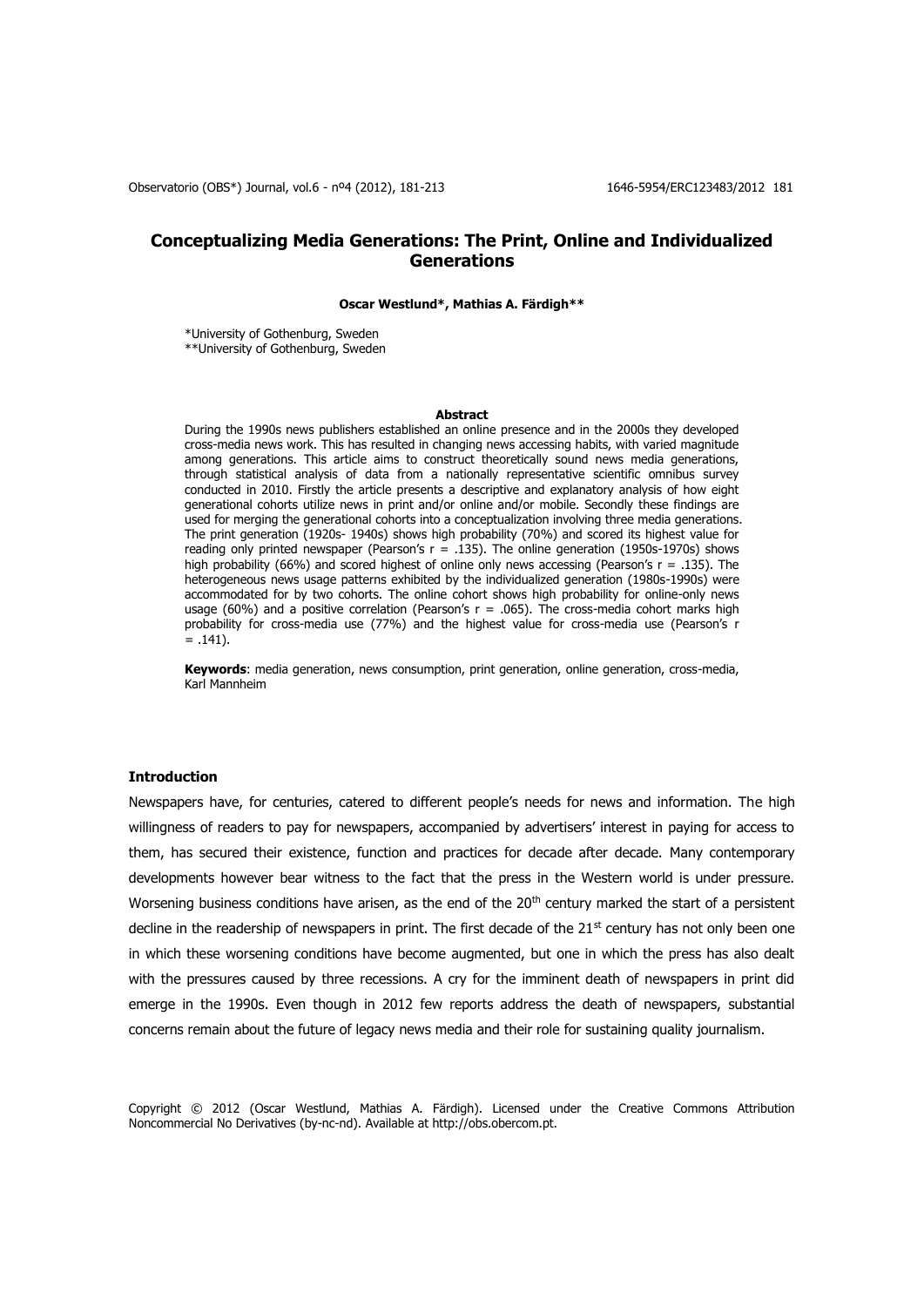Newspapers are coping with tremendous change in different ways. This involves relinquishing control in an ongoing shift towards user participation (e.g. Lewis, 2012; Loosen & Schmidt, 2012; Ostertag & Tuchman, 2012), which is transforming the internal dynamics in legacy news media (Nielsen, 2012; Raviola, 2012; Westlund, 2012a). Newspapers are attempting to compensate for losses by advancing their value propositions in digital and mobile domains through cross-media news work (Westlund, 2011; 2012b). However, it is fair to ask whether these endeavors actually compensate for losses of readership, or perhaps actually give fuel to such losses? Cannibalization takes place when one news platform is substituted for another. This certainly produces an unwanted result for legacy news media when people move from the platforms from which they make the most money (print) to those that earn them less (online). Researchers have approached this area in terms of displacing and complementary effects, scrutinizing the interrelationships between legacy media and "new" media. While this topic has spurred much interest among researchers in the  $21<sup>st</sup>$  century, it certainly remains critically important, considering that such change evidently takes place continuously. Furthermore, this area has had a relatively exclusive focus on print newspapers versus online news accessing (with computers). However, in recent years, other news media platforms, increasingly integral to newspapers and other news publishers, have also gained significant traction among users.

First, one must acknowledge that the mobile in recent years has transformed from being a mobile *phone*, to being a mobile *device*; it is not only technologically equipped to make news accessing possible, but has also started to be used as such (Westlund, 2008a). Various studies suggest that the use of Internet-based mobile media was fairly limited until approximately 2008 in the Western world (e.g. Gómez-Barroso et al., 2010; Wilken & Sinclair, 2009). However, a rapid uptake has occurred since then, which also includes mobile news accessing (Rosenstiel et al., 2011, 2012; Westlund, 2012c). Some have suggested that the niche of mobile news accessing takes place in the interstices of everyday life (Dimmick et al., 2011). Other studies have found similar usage patterns among novice users of mobile media. Such studies have, however, also identified more advanced users, who have developed more frequent mobile news accessing habits that take place in a myriad of situations (e.g. Westlund et.al., 2011). Such patterns are witnessed from reports on transforming usage patterns from 2005 to 2011 in Sweden (Westlund, 2012c).

In parallel to this recent growth in accessing the news with mobile devices there have been increased efforts among legacy news media to develop and provide mobile news (Nel & Westlund, 2012; Westlund, 2013). Following from this, the article empirically focuses on news usage in print, online and via mobile in 2010. The theoretical framework is informed by displacing and complementing effects, and is integrated with a generational approach.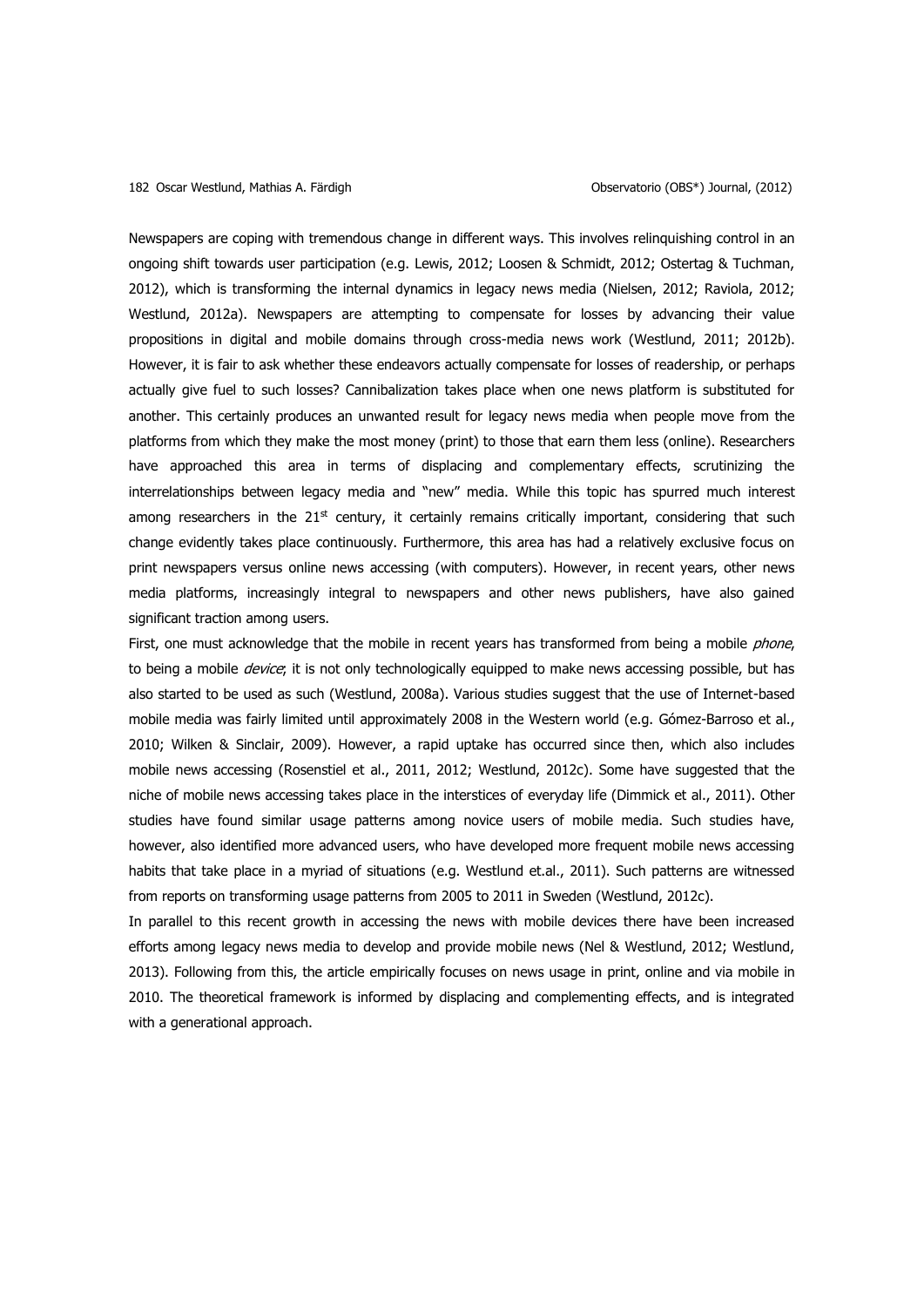The overall purpose of the article is to construct theoretically and empirically informed news media generations. With this overall purpose in mind, the article first seeks to describe and explain how different generations access news in print and/or online and/or mobile. The analysis utilizes the frameworks of displacing and complementing effects to study single-media and cross-media use among generational cohorts, from which the conceptualization of media generations is shaped. Cross-media users may use one news medium as their main news platforms to which other news sources are complementary, but may also simply use all news platforms interchangeably.

Cross-sectional data naturally carries limitations in terms of determining such effects and also whether age is best approached as a generation and/or life course. Notwithstanding such limitations much can certainly be accomplished with cross-sectional data. The analysis and conceptualization presented in this article can also be seen also as an exercise in the study of media generations that can be utilized in future scientific work.

The analysis draws on data from a nationally representative scientific omnibus survey project which has been conducted by the SOM Institute at University of Gothenburg in Sweden annually since 1986. The authors have contributed with questionnaire items to the surveys conducted during the fall of 2010. The surveys were distributed to two independent and randomized samples of 3000 Swedes aged 16–85 years and elicited a net response rate of 60 percent. The SOM Institute employs systematic probability sampling and the distribution of responses equals the proportion of the Swedish population when it comes to age, gender, social class, education etc. The survey is distributed by postal mail, to ensure the identity of the respondent, but provides opportunity for responding to the questionnaire either by post or through an link to an online version (Nilsson & Vernersdotter, 2011). The items used for the analysis in this article were included only in one of the questionnaires, which focused more specifically on media usage. The enormous data generated by the annual surveys have previously generated numerous publications in Swedish and English, among which one finds analyses of Swedes general news usage (see e.g., Bergström et. al, 2006; Strömbäck et al., 2012), as well as analyses directed to evening tabloids in particular (see e.g., Westlund & Färdigh, 2011; 2013).

The analysis in this article focuses on news accessing patterns for the two largest newspaper titles in Sweden (Aftonbladet and Expressen). The dataset provides rich in-depth findings on contemporary use of news journalism provided by two legacy news publishers. Their news platforms attract users from a large part of the Swedish population, with some differences among groups.<sup>1</sup> These two evening tabloids have

 <sup>1</sup> Frequent usage of evening tabloids for all combinations of news channels (in print, online, and mobile) shows a slight predominance of men (54 percent and women 46 percent), but neglible differences between users with low and high education (26 percent and 24 percent). The predominance of men persist among frequent users of evening tabloids only in print (55 percent and women 45 percent) but show that frequent usage in print for the most part consist mainly of middle and less educated (51 percent and 35 percent). Finally, for frequent usage of evening tabloids only online, there are no differences between men and<br>women (50 percent each), but on the contrary, a predominance of mi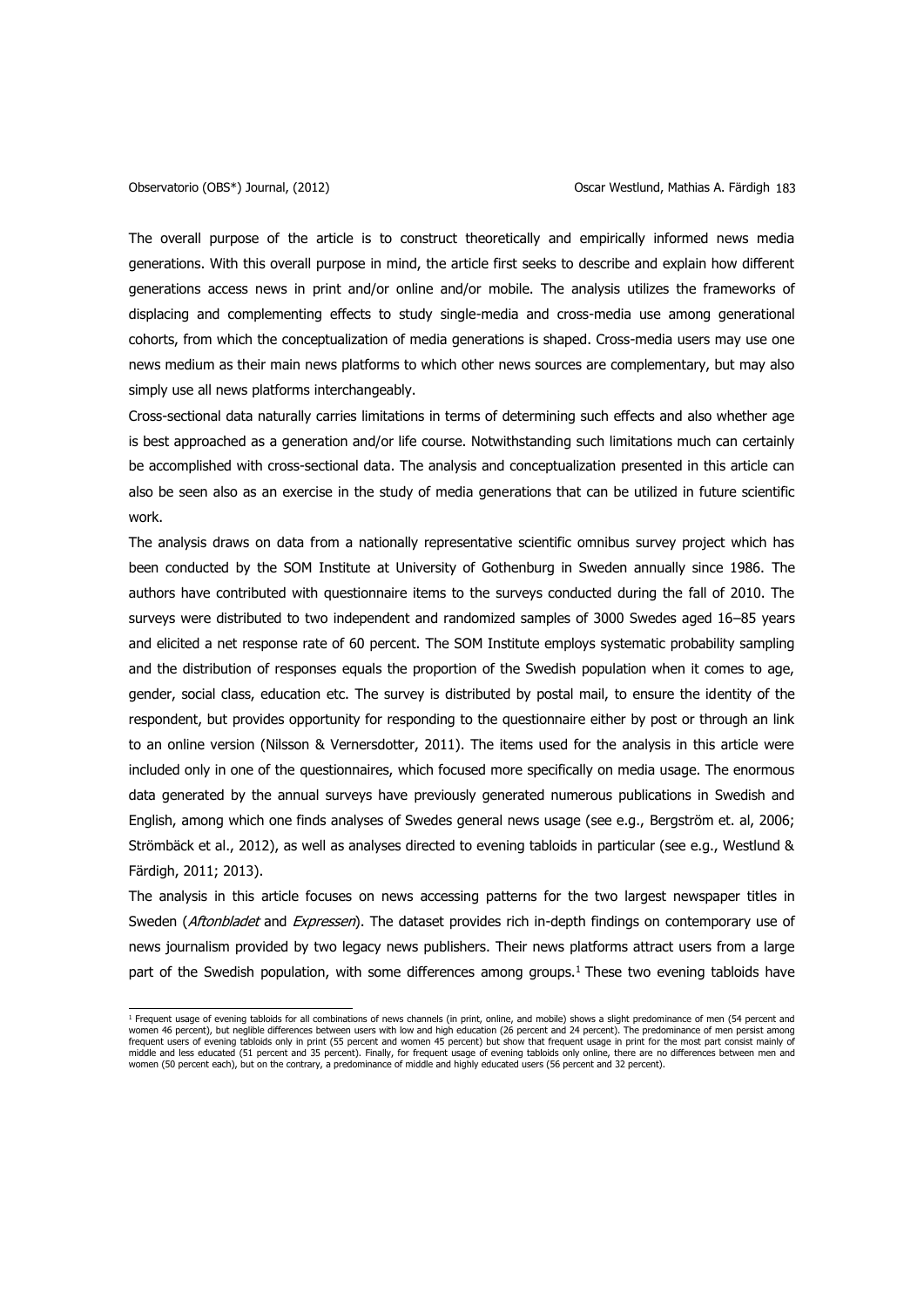been the most successful newspapers in attracting online users, but have simultaneously suffered from great losses in print readership (see e.g. Westlund & Färdigh, 2011; 2013) for analyses of changing usage patterns among groups over time). Sweden is a historically pronounced newspaper market, which has turned into an international digital hot spot in which the uptake of internet and mobile media is relatively pronounced. Consequently, the analysis informs on contemporary change in a developed country where legacy news media collide with the emergent growth of digital media. The next section presents the theoretical framework and context of the study and thereafter reports the findings. The conclusions close the article.

#### **Displacing and Complementary Effects among Generations in Sweden**

This article describes and explains various news accessing patterns related to print, online and mobile news media among generational cohorts in Sweden for the year of 2010. Hence, there is an integration of the generational approach to media usage with the theoretical approaches to displacing and complementing effects. This section introduces and elaborates on these approaches in order to lay the groundwork for the theoretical framework that has guided the analysis. It also includes a discussion on the operationalization and contextualizes the case studies in an attempt to embed the findings.

# **Displacing and complementary effects…**

Questions on whether "new" media will lead to the termination of the "old" media have occupied the minds of many academics during the last century. The address of those questions has become increasingly common in the 21<sup>st</sup> century with the increasingly dynamic, complex and multifaceted media landscape that has emerged. Newell et al. (2008) suggest that *saturation* takes place when individuals start using some new media in a way that has a displacing effect on their use of other media. However, many studies suggest that the time people spend with media has increased limitedly over time. For example, the annual surveys conducted by Nordicom from 1979 to 2011 in Sweden convey a total increase in time spent per day on media to be 46 minutes, over this period of time (Nordicom, 2011). While people certainly nowadays can engage in media multitasking, the introduction of new media ultimately may affect the use of old media. Two polarized and theoretically informed hypotheses exist on how the interrelationship between old and new media takes shape.

On the one hand, the new is assumed to attract a position alongside the old, where these provide different sets of functionalities and gratifications for the media user. This hypothesis ultimately concludes that new media has a *complementary effect* on old media and its research tradition is often referred to as user-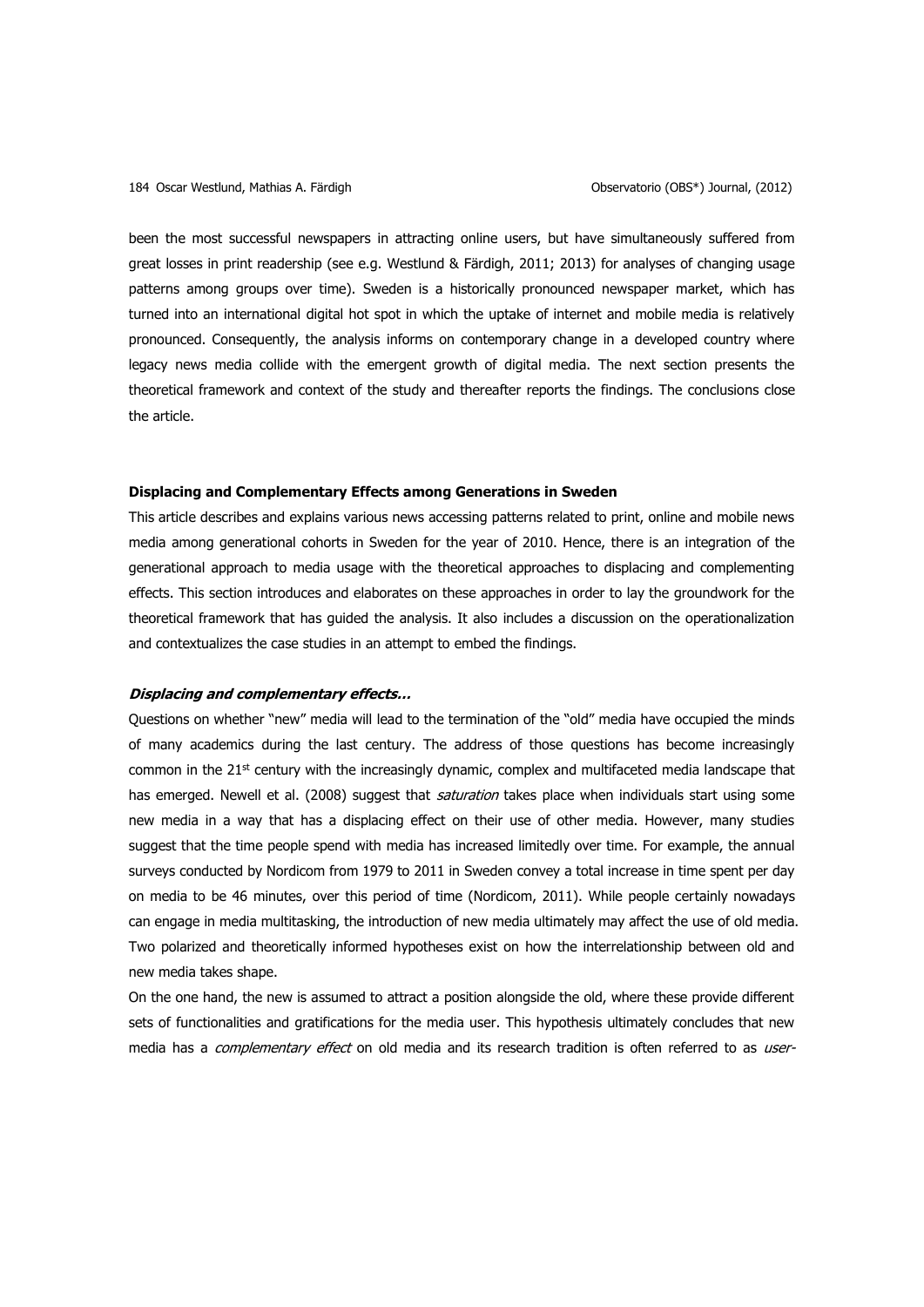centric. This approach suggests that one must acknowledge a user's needs and habits when trying to understand and explain their choices and behaviours. Those dimensions are considered to be as important to grasp in this context as the specific functions of the medium itself (Dutta-Bergman, 2004; Flavian & Gurrea, 2009; Althouse & Tewksbury, 2000; Neustadtl & Robinson, 2002; Kaiser, 2003; Newell et al., 2008; Gentzkow, 2007). Research on complementary effects has underlined that one news medium may serve both similar and different needs to its users (Van Cauwenberge et al., 2010).

On the other hand, the *displacing effects* approach posits the hypothesis that the emergence of the new most likely gains traction among users at the expense of the old. Substitution effects and cannibalization are other common and popularized terms used in this context. Displacing can be seen as a process of diminution where replacement represents its final end at which users have terminated their original use entirely. This medium-centric approach hinges on the idea that various media have affordances and logics that vary in how well-suited they are in fulfilling the needs of its users. This strand of research involves two main approaches: the principle of relative constancy (McCombs, 1972; Nguyen & Western, 2006) and the theory of the niche (Dimmick & Rothenbuhler, 1984; Dimmick, 2003). A commonality to these two approaches is the assumption that people will use the medium that best services their needs. This in turn can cause displacing effects, since there are limits to how much available time one has to spend on media and other activities in a particular day. Displacing effects imply that the new results in some sort of diminution of the old. This can and has been measured in several ways, for instance, the money spent on, the length and/or frequency people use specific media. Obviously, newspaper managers have not wanted their endeavours for the digital habitat to encroach on their existing activities for print. The issue of displacing the old with the new has been raised before, in discussions related to the introduction of both radio (Lazarsfeld, 1940) and television (Belson, 1961), particularly concerning online news accessing. Although these studies found little support for displacing effects, another study from North America did, in fact, conclude on such effects. The study showed that emergent television use among children changed their use of radio as well as their habits for reading books and going to the movies (Schramm et al., 1961). Reviewing the literature, one finds numerous reports, some of which suggest that news sites have had a displacing effect on print newspapers (Filistrucchi, 2005; Dimmick et al., 2004), whereas others have suggested that they are complementary to each other (Nguyen & Western, 2006; Dimmick et al., 2004; Lee & Leung, 2008). In more recent investigations, researchers have shown the existence of both complementary and displacing effects (Bergström & Wadbring, 2010). This co-existence of effects partly relates to the fact that effects vary among groups, depending on differentiating factors such as age, gender and educational level (De Waal & Schoenbach, 2010; Westlund & Färdigh, 2011).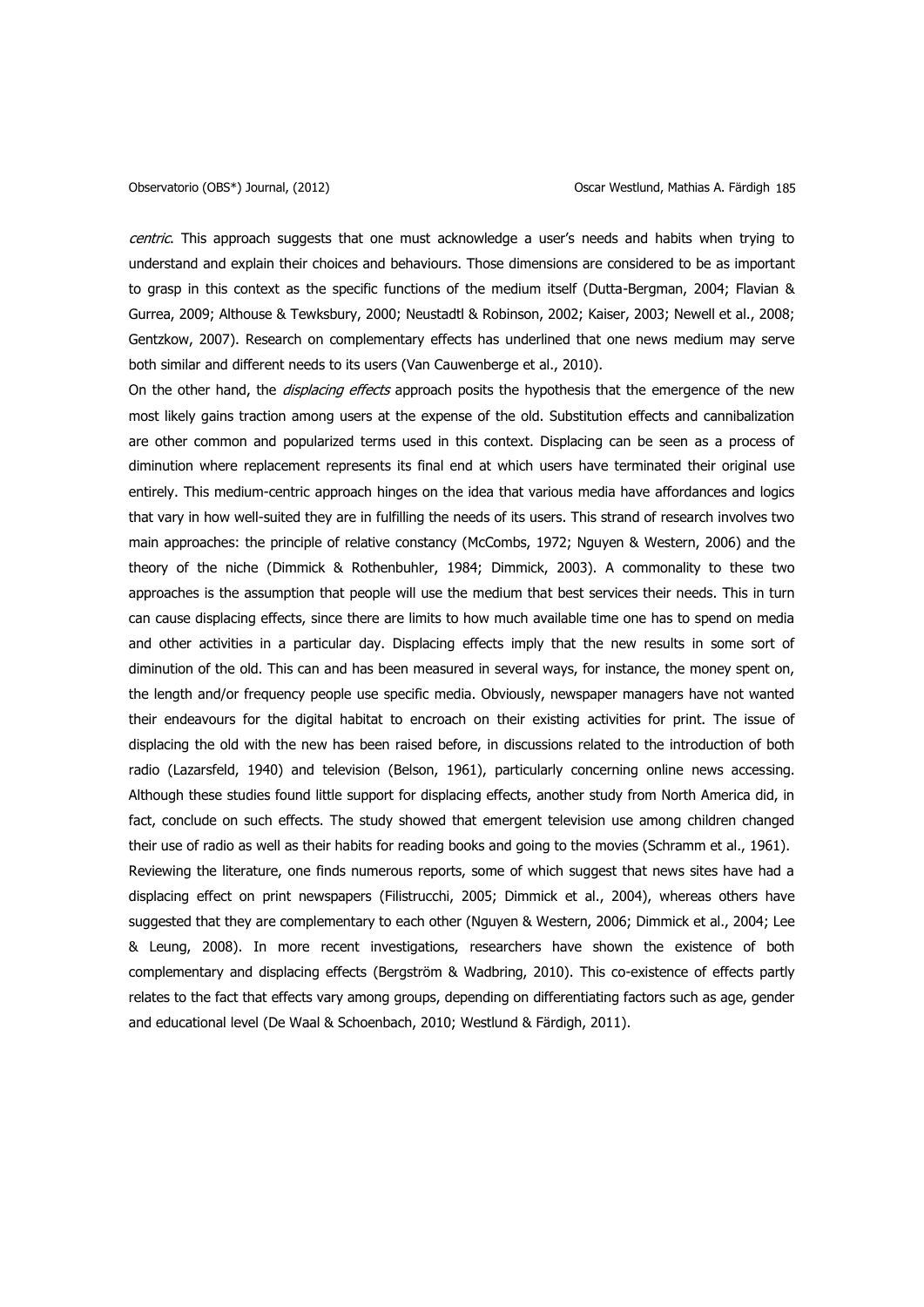Consequently, mixed evidence exists of displacing and complementary effects. This is perhaps not surprising, considering the differences in the methods, time periods and countries of study. This article seeks to build further on the conclusion that such effects vary with "age". The focus is purposely delimited to analyzing differences in news accessing among different generations, which indicates both of and beyond "age" (as the next section will discuss). This makes it possible for a more in-depth analysis of one factor that has evidently been important to stratifications in earlier studies. At the same time, it explores new ground, since the analyses of news usage from a generational perspective are scarce, particularly concerning mobile news consumption.

It is worth noting that the theoretical approaches of displacing and complementary effects typically analyze more than one cross-sectional study. Since the analysis in this article builds on only one data collection point, it is not possible to analyze the displacing effects (unless one employs the more uncertain measures of retrospective estimations). Ultimately though, cross-sectional studies can be used to describe and explain the usage patterns at a specific time and place. Findings can inform on whether people use only printed newspapers or online news sites (i.e. single-media usage), or if they use several news platforms (i.e. crossmedia news usage). Hence, the operationalization of complementary effects here equals cross-media news usage (i.e. frequent use of at least two news sources), and makes a strong measurement despite the crosssectional nature of the data. The operationalization of displacing effects involves whether people explicitly use only one news medium, that is, single-media use. People who read news only in print have most likely not displaced online, since such news sites emerged long after print. Conversely, however, those using only online news sites may have previously been readers of printed newspapers. Ultimately these questions cannot be resolved nor determined by the analysis of the data reported on here. Considering this shortcoming, the article seeks to analyze generations' single-media use, yet embedded into the broader context of displacing effects research. Nevertheless, the terms "single-media use" and "displacing effects" will be used interchangeably for the sake of simplicity in the descriptive analysis and the explanatory logistic regression analysis.

#### **…among different generations**

As noted earlier, mixed evidence exists on displacing and complementary effects depending on people's "age". Age is often treated based on its biological nature, but here its social dimensions are also included. One such approach acknowledges that age is coupled with a number of life phases, which emphasizes the need, interest and possibilities people have at particular periods of their lives. An important assumption to the life phase approach, regarding displacing and complementing effects, is that people are inclined to change their media behavior over time and in conjunction with their changing ways of life. From such a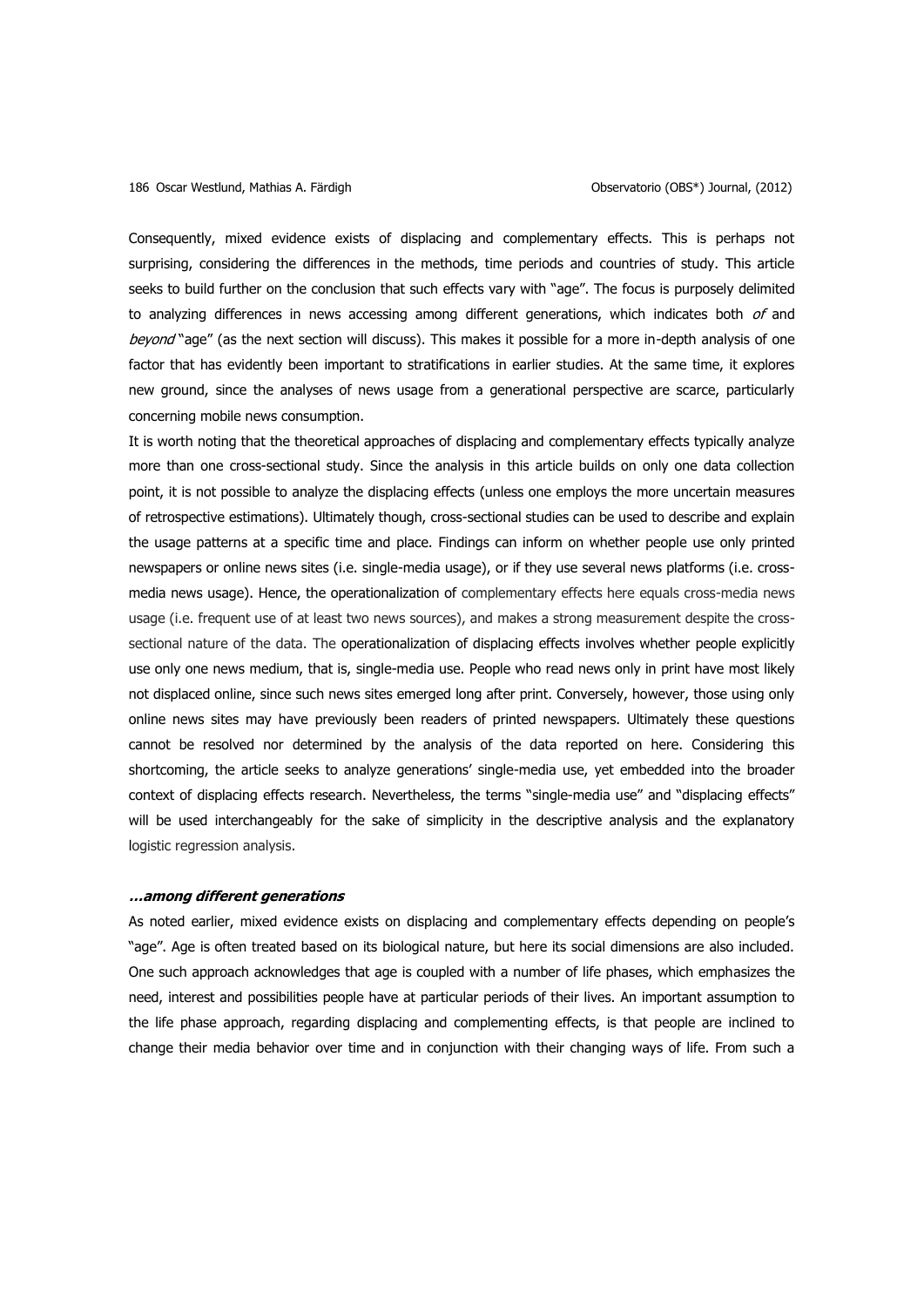perspective, young people have been anticipated to change their interest in reading printed newspapers as they grow old. A basis for this assumption has been that they enter a life phase in which other "members" of this life phase has typically developed such reading habits. This assumption seems reasonable, considering that the socio-demographic of newspaper reading in many countries is densely populated by middle-aged and senior citizens. The generation approach provides both an alternative and complementary perspective on the matter, as both approaches can prove valid, but makes a daunting task to determine empirically as one needs longitudinal data over many years.

Sociology of generations' research was originally developed by Mannheim (1952) in the 1920s. It represents an attempt to develop alternative approaches to social stratification, namely Marxism (Eyerman & Turner, 1998). The ideas central to sociology of generations have been applied to much later research on generations. Nonetheless, some have argued that Mannheim´s legacy is yet undervalued (e.g. Pilcher, 1994). Socially shaped generations do not constitute concrete groups, that is, groups in which the members are directly known to each other (i.e. generations as kinship). Mannheim instead argued that generations share social locations, relating to their common experiences of historical and social processes (as well as class). This extends beyond a perspective that a generation is constituted by those who share the same year of birth (Mannheim, 1952). The generation approach suggests that people born at a specific time and place develop into socially constituted generations as they establish experiences, practices and values in their formative phase of life (i.e. when young).

The formative phase can also be seen as integral to the ways people develop their media habits. Hence, the media that were important when people grew up remain central as people grow older. Although this does not imply that they necessarily maintain their media habits, it seems reasonable to assume that habits do not change dramatically as people enter a new phase in life. When generations have grown up, they have essentially been situated in radically different media landscapes. Since they accumulate particular and shared experiences (at least in the past) with media and its content, different generations are shaped in different ways (Gumpert & Cathcart, 1985). For example, some studies suggest that media such as gaming forms a symbolic barrier between younger generations and others (Caron, 2007). Contemporary scholars have emphasized the importance of generational differences to how people accept and shape, as well as are shaped by, digital technologies (Colombo & Fortunati, 2011).

Generations can be seen as inexorably connected to the specific media that were dominant when they grew up. Piermarco and Colombo (2007), for instance, have pointed to the direct importance of generations' early experiences and socialization with a medium. With varying affordances, storytelling and media richness, throughout the course of history, different media have functioned as gateways for experiencing and learning about major events in society. With an increasing globalization and mediatization, it can be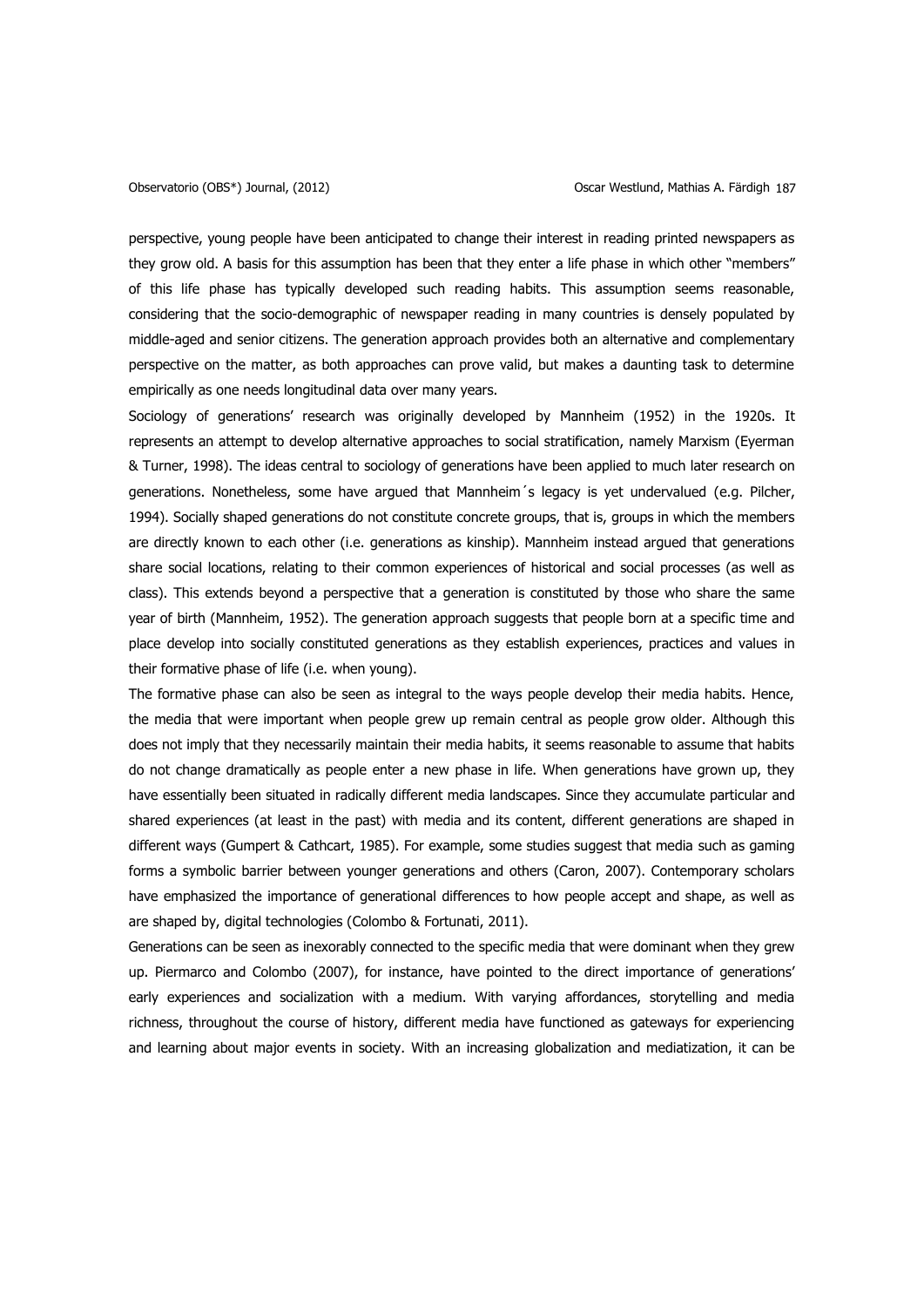held that media play an increasingly important role for the shaping and constituency of generations. From such a perspective, it makes sense to emphasize the link between generations and media to the degree that one refers to media generations. Similarly, Tapscott (1998) juxtaposes the so-called net generation with the television generation, suggesting that their respective media life orientations substantially differed from each other. Additional empirical investigations have been conducted both in Australia (Volkmer, 2006a, 2006b) and Sweden (Bolin & Westlund, 2009). The latter study, for instance, presented an analysis of mobile communication behaviors among three generations called the radio, television and mobile generations.

Generations are typically constructed and presented as if they were homogeneous entities. This holds particularly true for more popularized conceptions of "young" generations, whom are often presented as technologically oriented and given labels such as the X and N generations (Tapscott, 1998), generation digital (Montgomery, 2009), digital natives (Prensky, 2006), generation Y or millennial generation (Savage et al., 2006). There are various reasons for such conceptions and the rise of generational marketing. Costa and Damásio (2010) argue that children and teenagers are appealing consumer groups. However, while it is tempting to conceptualize and emphasize the similarities of particular generations, several researchers have underlined that one must acknowledge the heterogeneity of their composition, and that not all young can be assumed to be technologically savvy (e.g. Buckingham, 2008; Zimic, 2009, 2010). For instance, a study with 9-16 year olds, nationally representative to Sweden, showed pronounced differences between tweens and teens. Tweens used domestic household media, such as television, the most. However, their use of more personal media such as internet and mobile was rather limited, and was certainly significantly higher among young teenagers (Westlund & Bjur, 2013). This witnesses a tremendous heterogeneity within a smaller part of those who are usually treated as the same digitally oriented generation.

Returning to Mannheim (1952), it is worth noting that as he discussed so-called generational actuality, he argued that intra-generational heterogeneity relates to larger differences in the ways of life among the people constituting the generation. Consequently, he also introduced so-called generation units to describe groups who have a sense of collective identity and who also certainly have strong bonds as a result of experiencing the same historical and cultural events (albeit not necessarily interpreted in the same fashion). Ultimately, Mannheim (1952) also positioned himself as critical to generational categorization practices in which decisive birth years are easily extracted and quantified, and regarding interpretations of cultural change.

Nevertheless, for any kind of generational approach, one must attempt to conceptualize and construct the boundaries of generations. This construction process forms a simplification, independent of the sorts of criteria used for its categorization. Scholars approaching age from the perspective of sociology of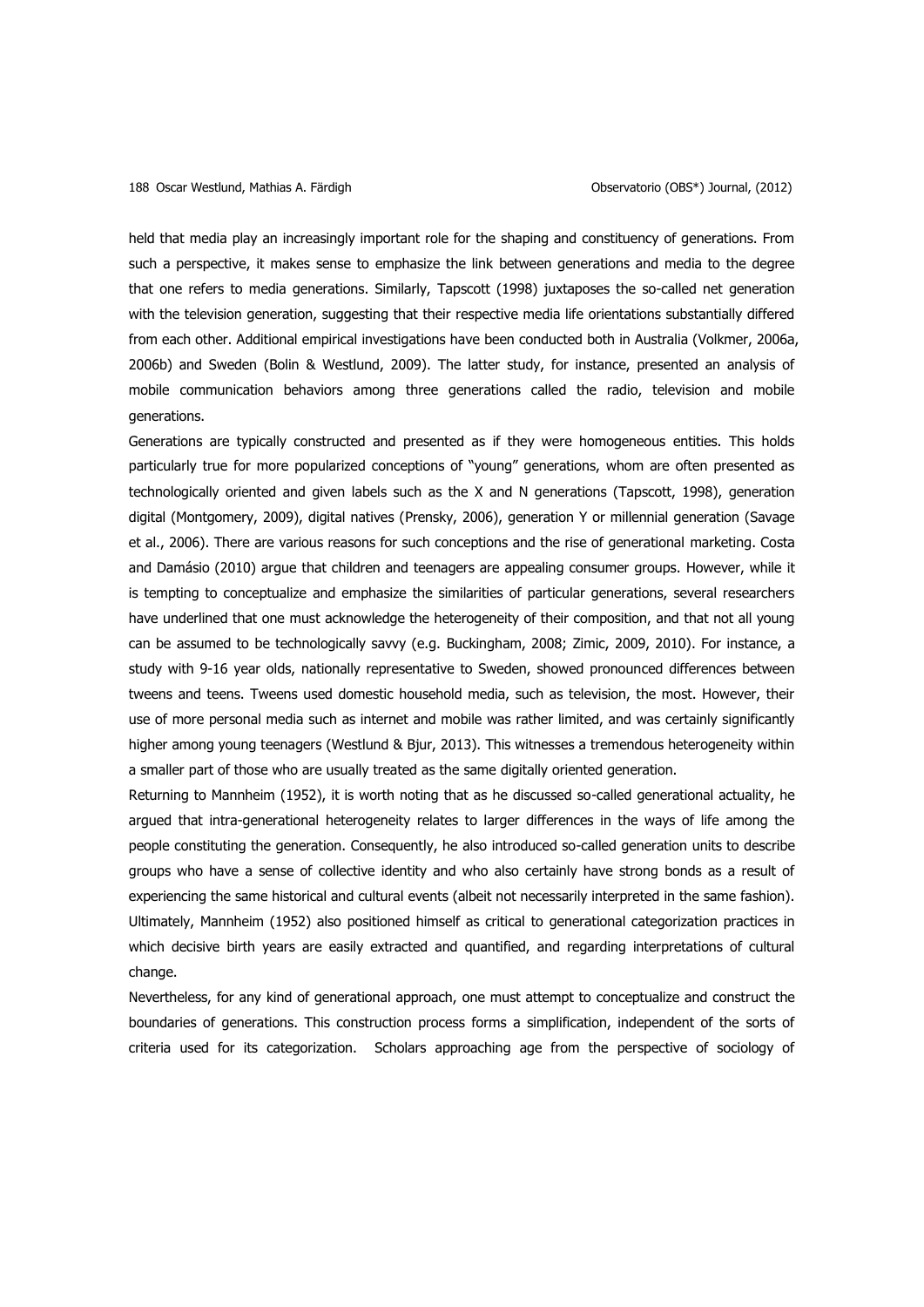generations also tend to categorize, conceptualize and label people born within specific timeframes. Hence, social definitions of generations are inevitably closely connected to biological age and year of birth. There is a lack of consistency in how generations are categorized, conceptualized and labelled, considering the myriad of different kinds of generations in contemporary literature (McCrindle, 2009). Strauss and Howe (1991), for instance, have suggested that generations should be seen as constituted by the aggregate of people born during a span of approximately twenty years. To them, this was assumed to be equivalent to one out of four life phases: childhood, young adulthood, midlife and old age. Furthermore, these aggregates of people were referred to as cohorts (Strauss & Howe, 1991). Cohorts makes a concept often used in generation research, and has been defined by Corsten (1999:250) as a form of "collective aggregates of socially structured life stories". He also emphasizes that membership to a specific period of birth years does not necessarily mean that people share similar experiences, since age, culture and socioeconomic conditions can create diversity.

Notwithstanding the existence of heterogeneity within generations, this article explores the patterns that lay the groundwork for constructing different sorts of news media generations. This marks an important academic endeavor, as media definitely permeate social life more than at the time of Mannheim's writing in the 1920s. Hence, they presumably play a large role in how contemporary generations are shaped. The article initially approaches the analysis of generations by extracting *generational cohorts* based on decisive birth years. These are here based on the decade in which people were born and therefore present a simplistic method to identify the granularity of patterns among groups. The analysis of generational cohorts is used to describe and explain patterns, which in turn are used during a second stage for the construction of *media generations*. The constructed boundaries for media generations are, in other words, tangled to the specific news consumption of evening tabloids in print, online and mobile. Consequently our approach to conceptualizing media generations is marked by deriving boundaries based on various statistical analyses of empirical data. In the following, the term "generational cohort" is used when referring to the eight groups analyzed based on decisive birth years connecting these to specific decades (1920s to 1990s). The generation label will be used when referring to the broader media generations defined at the end of the article.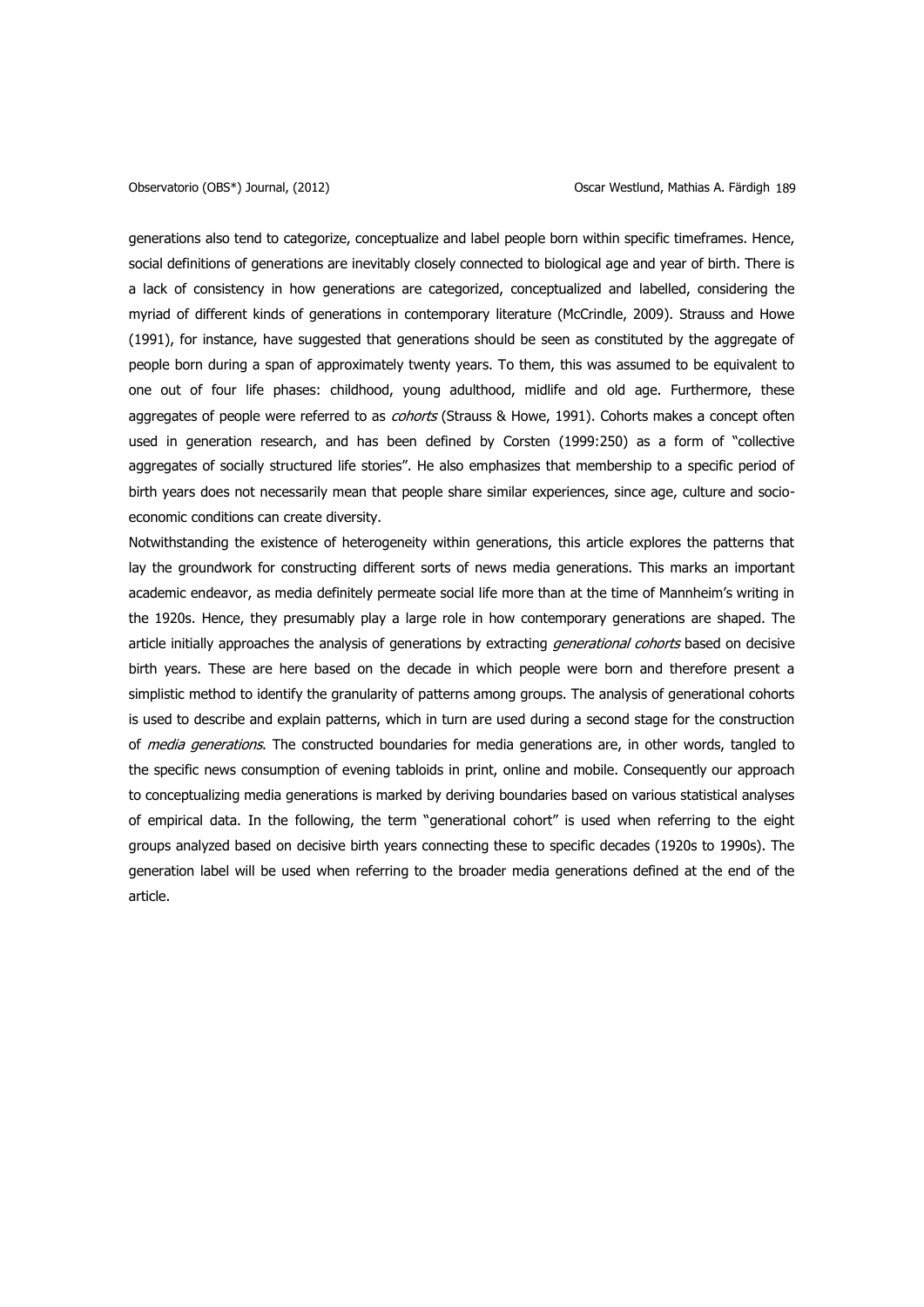#### **Context of the Study**

Similar to other Scandinavian media systems, Sweden includes both private and public service actors (Hallin & Mancini, 2004; Brink Lund, 2007; Färdigh, 2010). From an international outlook, there is high newspaper readership and the use of public service media in Sweden. The Swedish media system is also characterized by comprising accessibility to computers, internet, and broadband penetration rate. Sweden has among the highest newspaper circulation and readership in the world, although there has been a steady decline for printed newspapers in the developed world in the past decade (*World Press Trends*, 2011).

The economics for Swedish printed newspapers varies; free dailies make all their revenue from advertising, subscribed quality morning newspapers generate approximately two-thirds of their revenue from advertising, while evening tabloids, on the contrary, attract two-thirds of their revenue from readers and the remainder from advertisements. However, in the digital habitat, advertisements also accrue most of the revenues for evening tabloids, although Aftonbladet has certainly launched several lucrative and fee-based services. The two evening tabloids score the best daily reach among Swedish newspaper, which has made them interesting choices for advertisers. Large circulations have meant that they have benefited from economies of scale (low cost per issue). However, such benefits are diminishing year by year, as the sales of printed evening tabloids in Sweden have suffered a major decline since the early 1990s, in particular during the  $21<sup>st</sup>$  century. On the positive side, the evening tabloids have accrued significant revenues from supplements and premium products (Gustafsson, 2008).

Evening tabloids differ from subscribed newspapers in terms of their content and distribution structures. The content structure of tabloids is oriented towards entertainment, sports, and gossip, which has proven a successful recipe for their news sites. Aftonbladet launched its news site in 1994 and Expressen followed suit in 1995. To date, more than two-thirds of all Swedish newspapers offer a news site. Regarding distribution structure, evening tabloids in print are distributed as single-sold copies in stores, whereas subscribed morning newspapers in Sweden are delivered to the home. This marks a substantial difference to potential displacing effects in terms of the nature of the respective commitment. Newspaper subscriptions are paid for on a monthly or annual basis and therefore involve a long-term commitment. Evening tabloids, on the other hand, being sold as single copies, can be displaced overnight.

In this context, it is worth noting that earlier survey studies in Sweden have found (self-evaluated) displacing effects of the internet on newspaper reading to be more substantial for evening tabloids than for morning newspapers (Findahl, 2008). Previous studies on the displacing and complementary effects related to print and online for these two particular titles, from 1998 to 2009, reveal a general displacing effect of online on print over time. Although the readership in print was twice as high compared to online in 1998, the situation had reversed by 2006 (Westlund & Färdigh, 2011). The evening tabloid news sites in this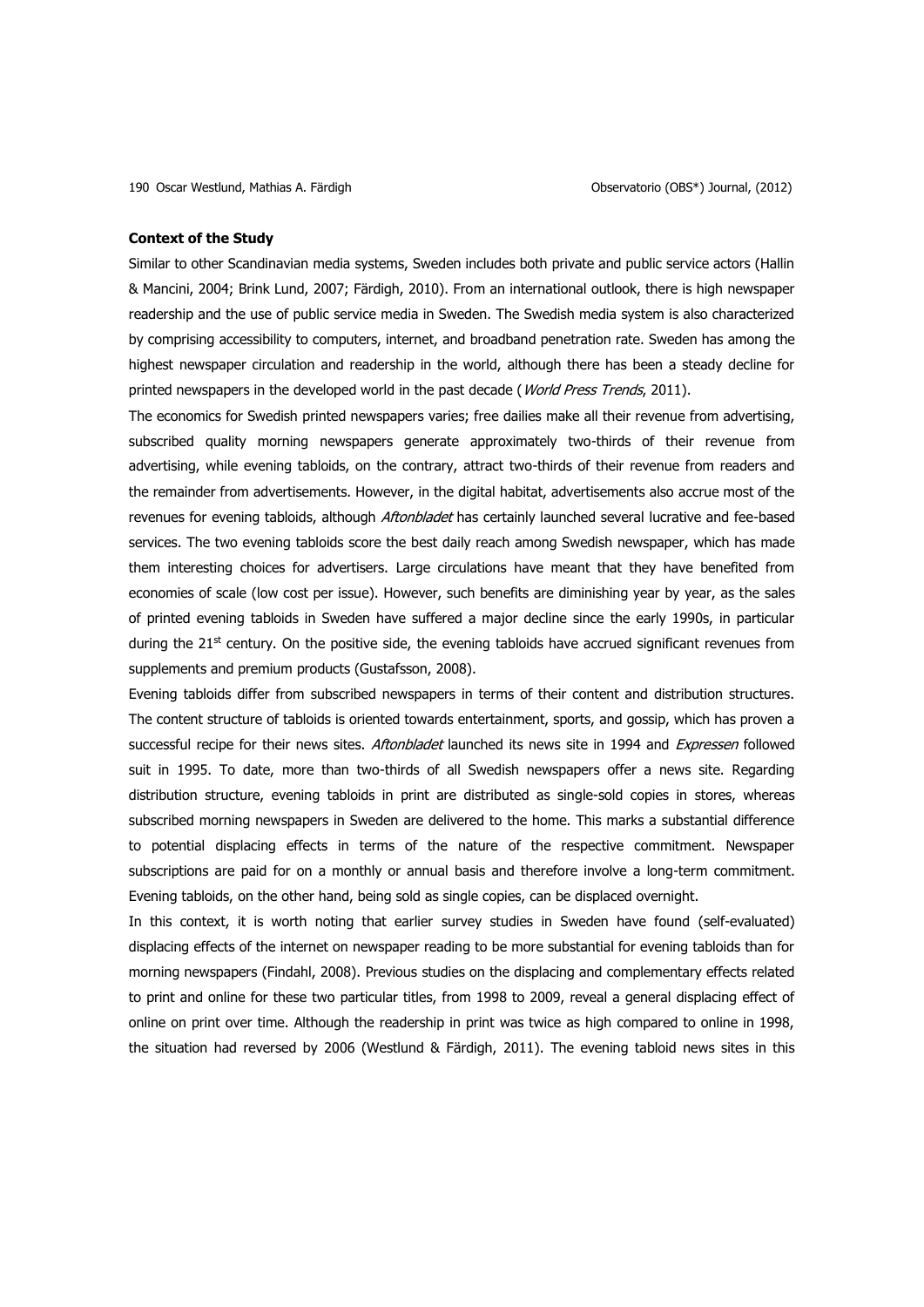study are the most used Swedish news sites among all news publishers. Notwithstanding their prevalent success in attracting frequent users of digital news, the difficulties in generating revenue from digital endeavors cast doubt on how evening tabloids will suffice from a long-term perspective. Evidently, there is a mismatch between where most revenue is created (print) and where the largest base of users is (online). In 2011 one of these newspapers, *Aftonbladet*, publicly announced its new strategy to prioritize publishing in digital first (including mobile), giving print publishing less priority.

# **News Accessing among the Public and Generational Cohorts**

The first research question is analyzed by focusing on whether people utilize only one particular news channel or whether they are accessing complementary combinations of news channels. Following from this, frequent usage of only print, only online and only by mobile (single-media use), or combinations of these news channels (cross-media use) are analyzed. Figure 1 show all responses divided between frequent users and non-users (the pie chart on the left) and all frequent users in print, online and by mobile (pie chart on the right).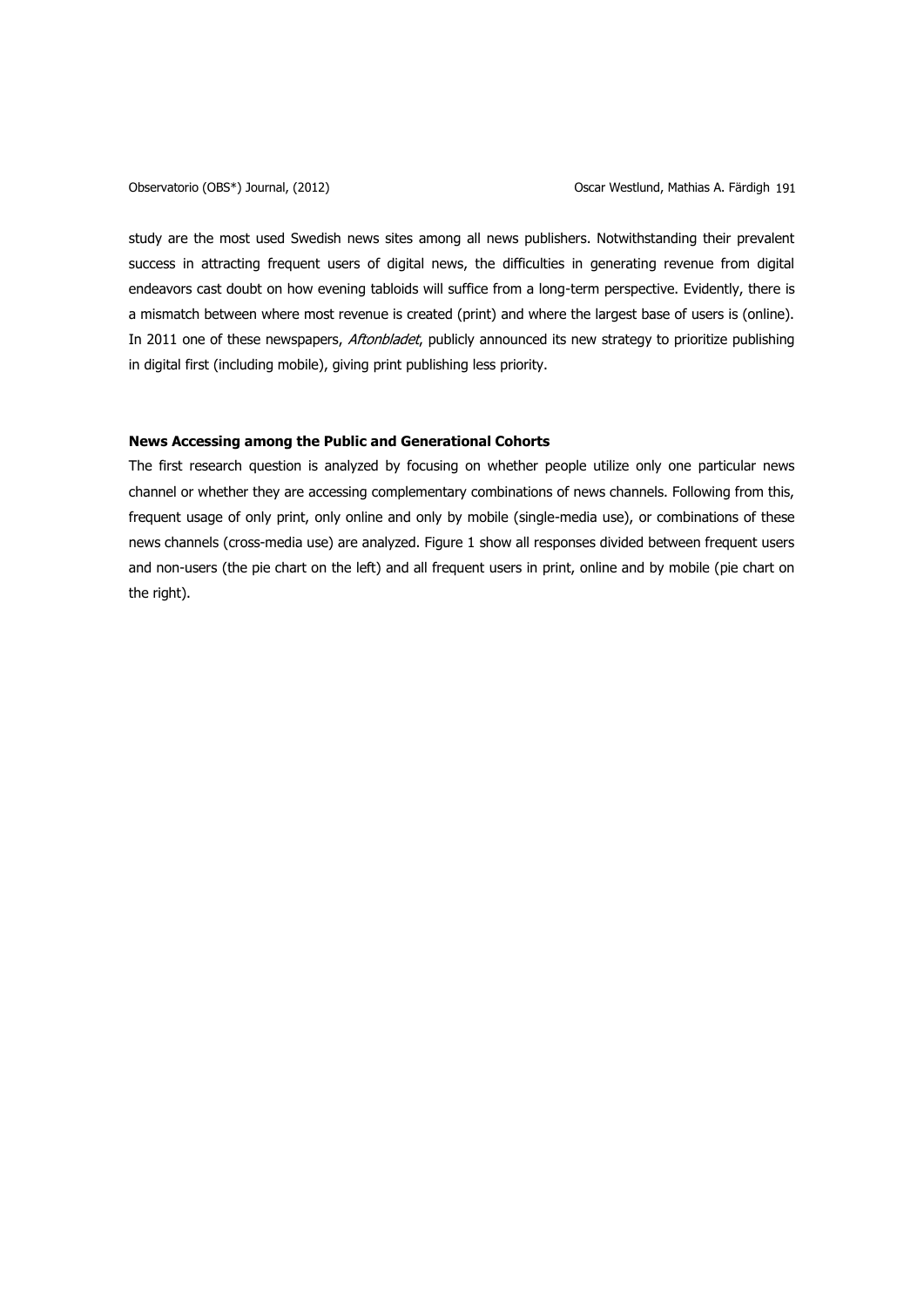192 Oscar Westlund, Mathias A. Färdigh Observatorio (OBS\*) Journal, (2012)



# **Figure 1. The public's frequent news usage in print, online and by mobile in 2010 (percent)**

**Note:** Frequent usage refers to at least 3 times per week. The pie chart on the left shows all responses divided between frequent users and non-users for print, online and mobile ( $n = 1653$  respondents). The pie chart on the right shows all combinations of frequent usage ( $n = 617$  respondents), from which all nonusers (62.6 percent) have been excluded.

**Source:** The National Swedish SOM survey, 2010.

The left pie chart shows that 63 percent of Swedes aged 16-85 years did not frequently access news from evening tabloids (i.e. at least three times per week). That leaves 37 percent of the population who do so, which is analyzed in the pie chart on the right and in the remainder of the article. This pie chart sheds light on prevalent differences between single-media and cross-media use. Single-media use in the forms of "only in print", "only online" and "only by mobile" accounts for 84 percent of the total frequent news usage (53%, 29% and 2%). This also means that cross-media news consumption is relatively low. The frequent complementary use of news "in print, online and by mobile" accounts for 2 percent of the total frequent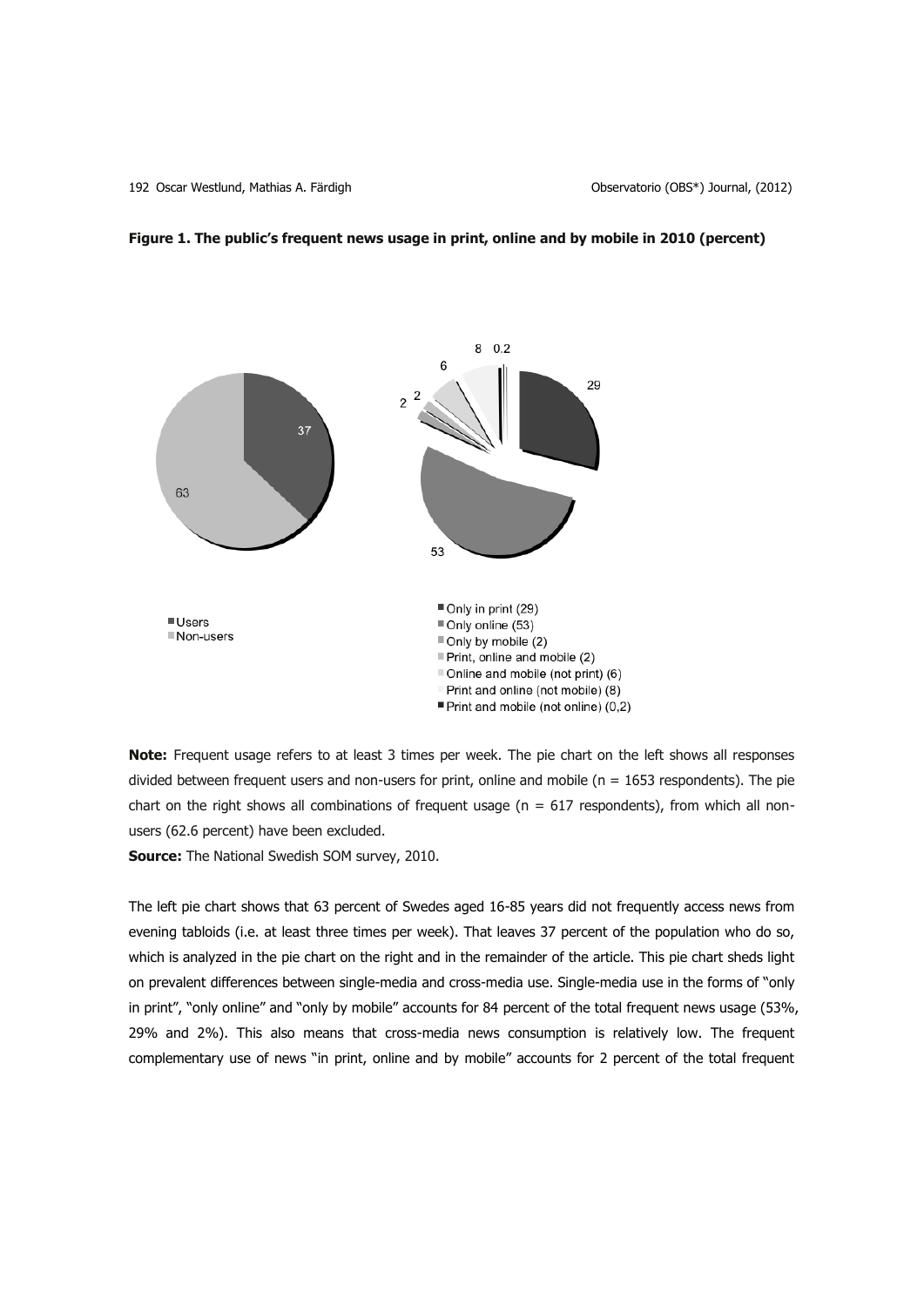news usage, whereas the forms of use such as "in print and mobile" or "online and mobile" represent a very small share of the total frequent use (0.2% and 6%).

Next follows an analysis of similarities and differences of such news consumption among different generational cohorts. Figure 2 shows the frequent use and non-use in "print, online and by mobile", inclusive of generational cohorts in the continuum from those born in the 1920s to those born in the 1990s. A conclusion is that non-usage is most common among older generational cohorts, and less so among the young. People born in the 1920s represent over 80 percent of the non-usage and 18 percent of the frequent usage, while non-use covers 52 percent and the frequent usage of news accounts for 48 percent among people born in the 1980s. Those born in the 1990s are an exception in this regard; this suggests that the young have not (yet) developed news accessing practices similar to those of slightly older generational cohorts. The share of non-use is also increasing, and the share of frequent use is decreasing and is located between the equivalent share of frequent use and non-use of the people born in the 1940s and 1950s.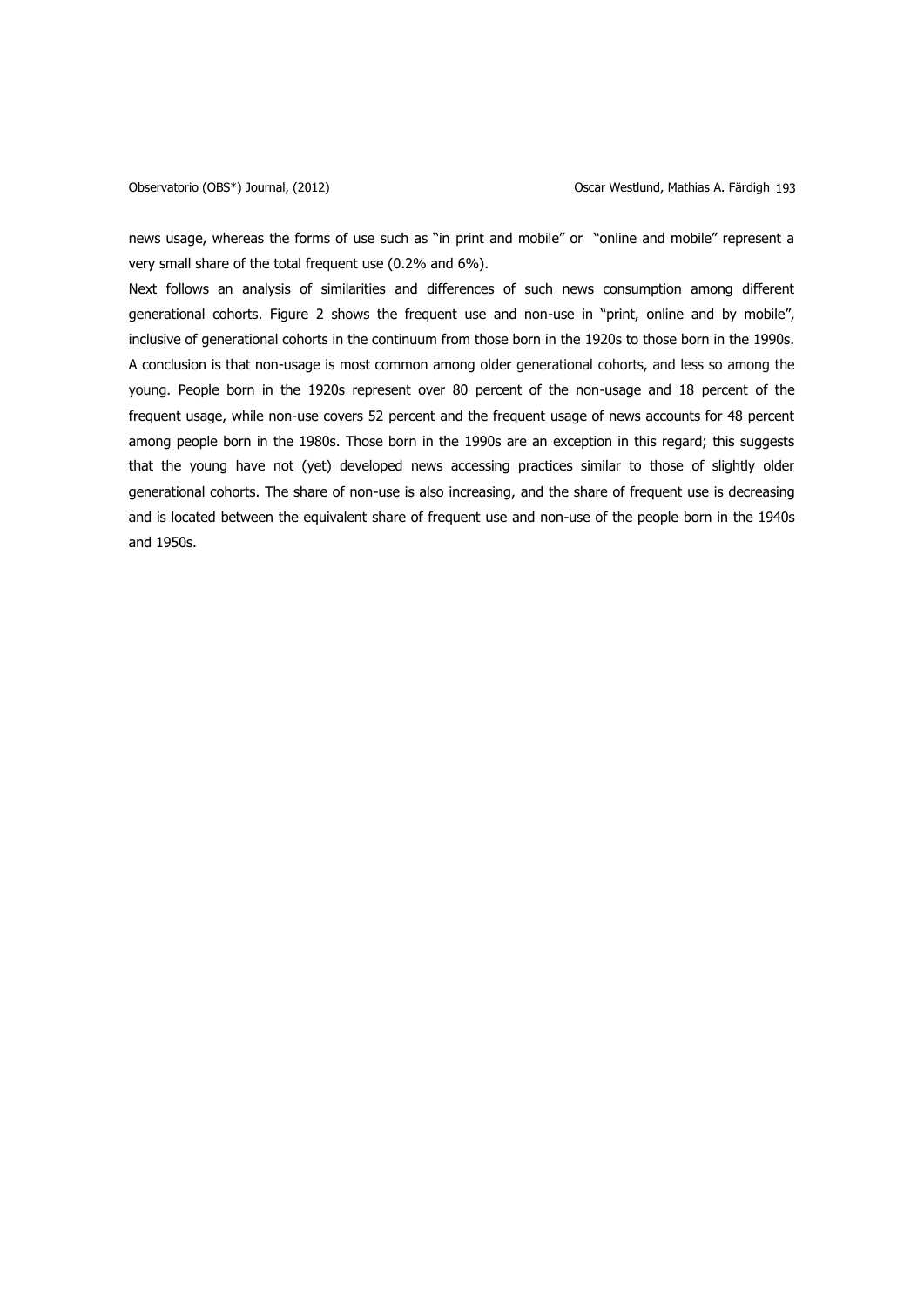



**Note:** Frequent usage refers to at least 3 times per week. The bar graph shows responses for frequent users and non-users in print, online and by mobile for each generational cohort. The number of responses for each generational cohort is '1920s', n = 61, '1930s', n = 205, '1940s', n = 301, '1950s', n = 307, '1960s',  $n = 271$ , '1970s',  $n = 223$ , '1980s',  $n = 162$ , and '1990s',  $n = 123$ . **Source:** The National Swedish SOM survey, 2010.

Now follows an examination of how different generational cohorts access news in print, online and by mobile. As noted from earlier research findings, there is mixed empirical evidence on displacing and complementary effects depending on age. Figure 2 includes responses for frequent users of evening tabloids in "print, online and by mobile" among the eight generational cohorts. The most striking result is that single-media use represents the main body of the total frequent usage among the different generational cohorts. However, although print is integral to everyday life for some generational cohorts, it certainly is not for others. On the contrary, some generational cohorts are heavily oriented towards online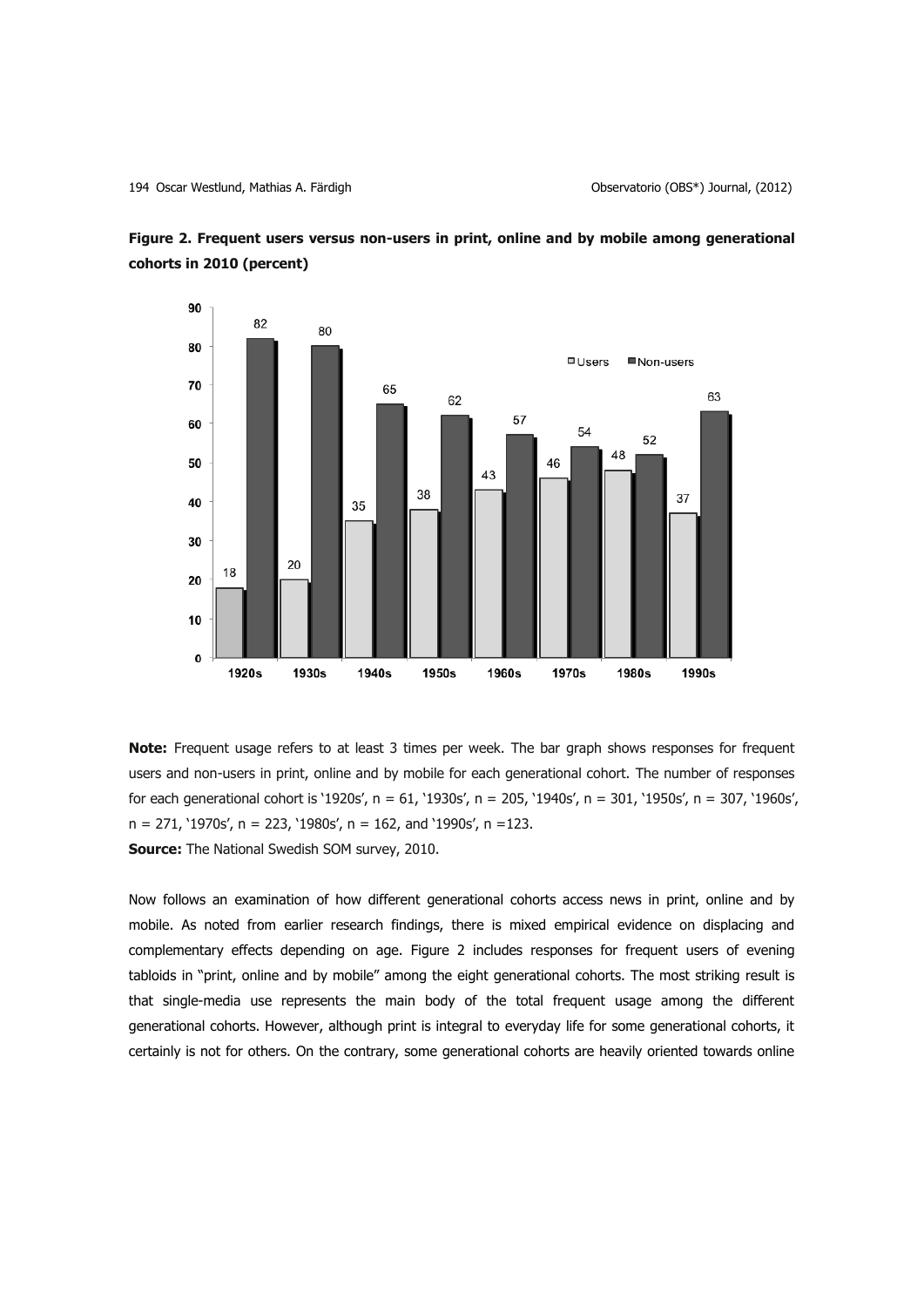news accessing. While cross-media use is evidently less common in relative proportions, some generational cohorts are engaging in such complementary usage.



**Figure 3. Combinations of news usage in print, online and by mobile among different generational cohorts in 2010 (percent)**

**Note:** Frequent usage refers to usage that takes place at least 3 times per week. The bar graph displays responses only for frequent users of evening tabloids in print, online and with mobile for each generational cohort. The number of responses for each generational cohort is '1920s',  $n = 61$ , '1930s',  $n = 205$ , '1940s',  $n = 301$ , '1950s',  $n = 307$ , '1960s',  $n = 271$ , '1970s',  $n = 223$ , '1980s',  $n = 162$ , and '1990s',  $n = 123$ ). **Source:** The National Swedish SOM survey, 2010.

Scrutinizing the granularity of news accessing patterns among generational cohorts, one finds that people born in the 1920s literally only access news from evening tabloids printed papers. The use of print thereafter continuously decreases among younger generational cohorts, and almost strikes at the bottom among people born in the 1980s. Accessing of news only from online news sites, on the other hand, plays a major part to those born in the 1980s (43%), while it is literally non-existent among those born in the 1920s.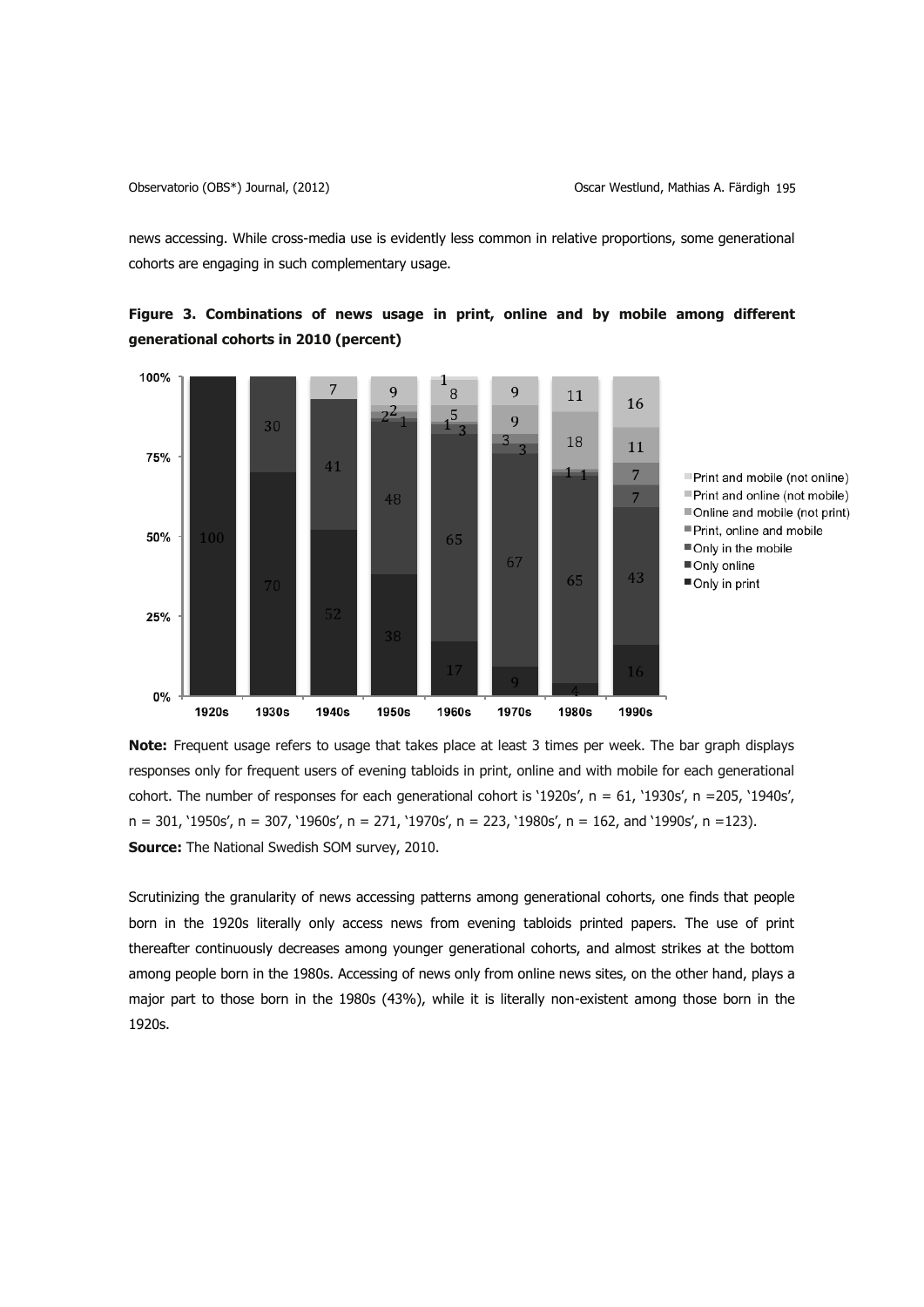196 Oscar Westlund, Mathias A. Färdigh Observatorio (OBS\*) Journal, (2012)

Cross-media use through the combination of print and online among people born in the 1940s, 1950s, 1960s, 1970s and 1980s account for seven to eleven percent, while such usage is slightly higher among the youngest generational cohort. The combination of print and online represents a much more prevalent form of cross-media news usage than the combination of online and mobile. This latter combination was predominantly found among the 1980s generational cohort (18%), but also among the 1990s generational cohort (11%) and 1970s generational cohort (9%). It is worth noting that approximately one out of ten in the 1980s generational cohort frequently utilizes print, online and mobile for news accessing. Hence, the 1980s generational cohort indicates patterns potentially constituting a cross-media generation, together with the 1990s generational cohort (who still display relatively different news consumption habits). The 1920s generational cohort have developed single-media use limited to only print, while those born in the 1930s also involve some people who only access online news. It is also important to note that the 1980s generational cohort largely employs only online for their news accessing. A final finding is that there literally is no generational cohort with habits of accessing news by print and mobile, but not with online. Conversely, online constitutes the key news channel around which news consumption patterns, either single-media usage, or in combination with print or mobile, is being formed.

# **Explaining News Accessing among Generational Cohorts**

Logistic regression analysis is utilized for explaining nonlinear relations with respect to single-media use (i.e. displacing effects), cross-media use (i.e. complementary effects) and non-usage. This explanatory statistical method is also useful for investigating the likelihood of non-usage and six sorts of frequent news accessing habits with evening tabloids: only in print, only online, and four cross-media combinations representing complementary news usage.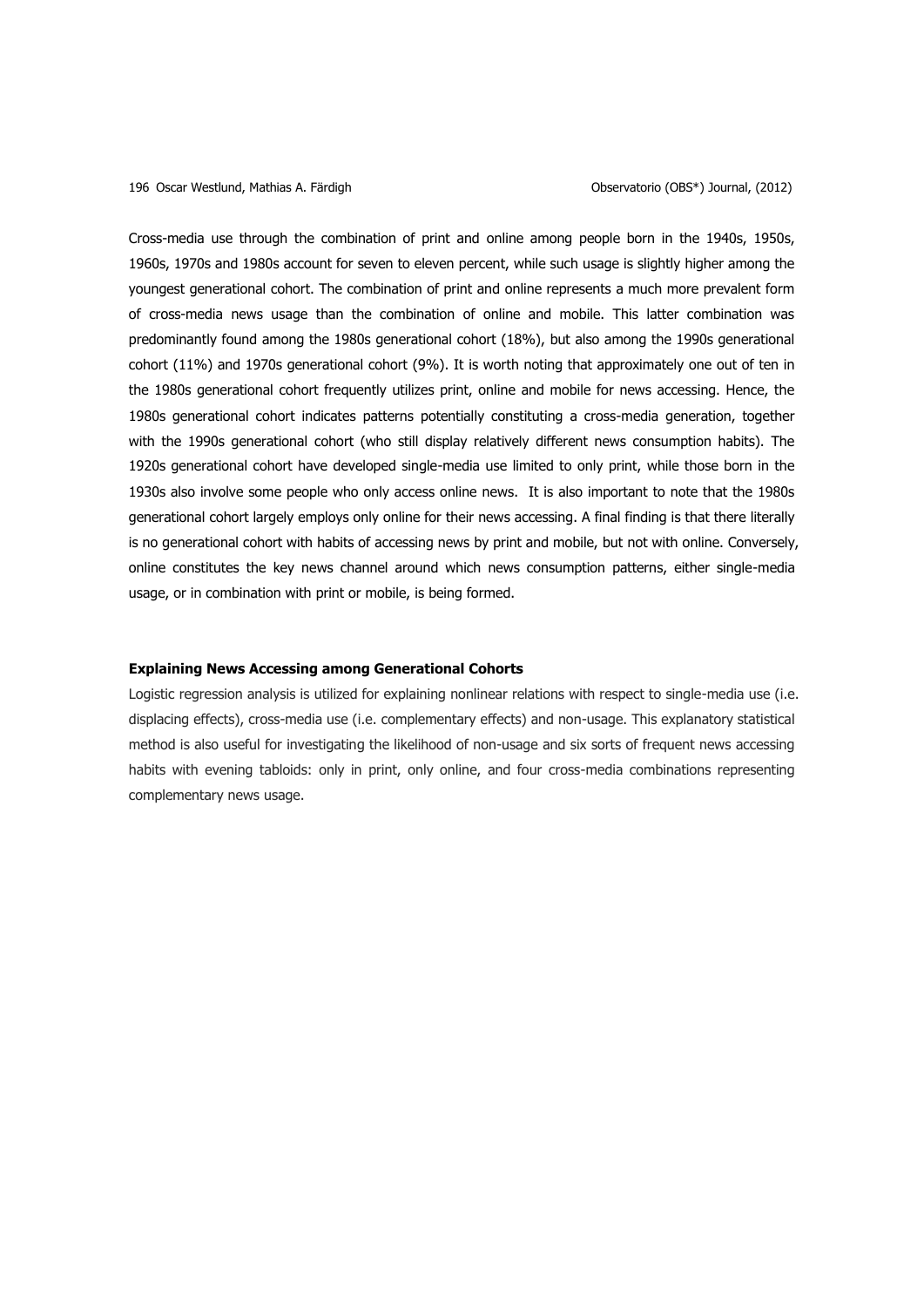#### Generation effects on the frequent accessing of evening Table 1. tabloids in print, online and mobile 2010 (odds ratio)

|                   | <b>Single Media Use</b> |              |         |              |         | <b>Cross-media Use</b>                  |         | Non-use                                |  |
|-------------------|-------------------------|--------------|---------|--------------|---------|-----------------------------------------|---------|----------------------------------------|--|
|                   | Only print              |              |         | Only online  |         | Print and/or<br>online and/or<br>mobile |         | Neither print,<br>online nor<br>mobile |  |
|                   | β                       | $Exp[\beta]$ | β       | $Exp[\beta]$ | β       | $Exp[\beta]$                            | β       | $Exp[\beta]$                           |  |
| Constant          | $-2.81$                 | $0.06***$    | $-1.47$ | $0.23***$    | $-1.97$ | $0.14***$                               | 0.55    | $1.73***$                              |  |
| 1920s (ref. cat.) |                         |              |         |              |         |                                         |         |                                        |  |
| 1930s             | 1.29                    | $3.65***$    | $-19.7$ | 0.00         | $-19.2$ | 0.00                                    | 0.96    | $2.62**$                               |  |
| 1940s             | 0.96                    | $2.62*$      | $-1.31$ | $0.27**$     | $-19.2$ | 0.00                                    | 0.87    | $2.38***$                              |  |
| 1950s             | 1.31                    | $3.71**$     | $-0.32$ | 0.73         | $-1.63$ | $0.20***$                               | 0.06    | 1.06                                   |  |
| 1960s             | 1.05                    | $2.85**$     | 0.01    | 1.01         | $-1.00$ | $0.37**$                                | $-0.08$ | 0.92                                   |  |
| 1970s             | 0.28                    | 1.32         | 0.58    | $1.79*$      | $-0.73$ | $0.48*$                                 | $-0.26$ | 0.77                                   |  |
| 1980s             | $-0.36$                 | 0.70         | 0.75    | $2.12**$     | $-0.29$ | 0.75                                    | $-0.40$ | $0.67*$                                |  |
| 1990s             | $-1.16$                 | 0.31         | 0.72    | $2.06*$      | 0.18    | 1.19                                    | $-0.48$ | $0.62*$                                |  |
| Number of cases:  |                         | 178          |         | 340          |         | 99                                      |         | 1036                                   |  |

**Note:** n=1653.  $\beta$ =logarithmic regression coefficient, EXP [ $\beta$ ] = anti-logarithmic regression coefficient (odds ratio). Eight dummy variables were constructed (one for each generational cohort): '1920s' = 1 otherwise = 0; '1930s' = 1 otherwise = 0;  $1940s' = 1$  otherwise = 0;  $1950s' = 1$  otherwise = 0;  $1960s' = 1$  otherwise = 0; '1970s' = 1 otherwise = 0; '1980s' = 1 otherwise = 0; and '1990s' = 1 otherwise = 0. The reference category is '1020s' where  $\beta = 1.000$ . Cross-media use consists of all four sorts of complementary news usage to avoid low number of cases.  $* =$ significant at the .05-level,  $**$  = significant at the .01-level,  $***$  = significant at the .001-level.

**Source:** The National Swedish SOM survey 2010.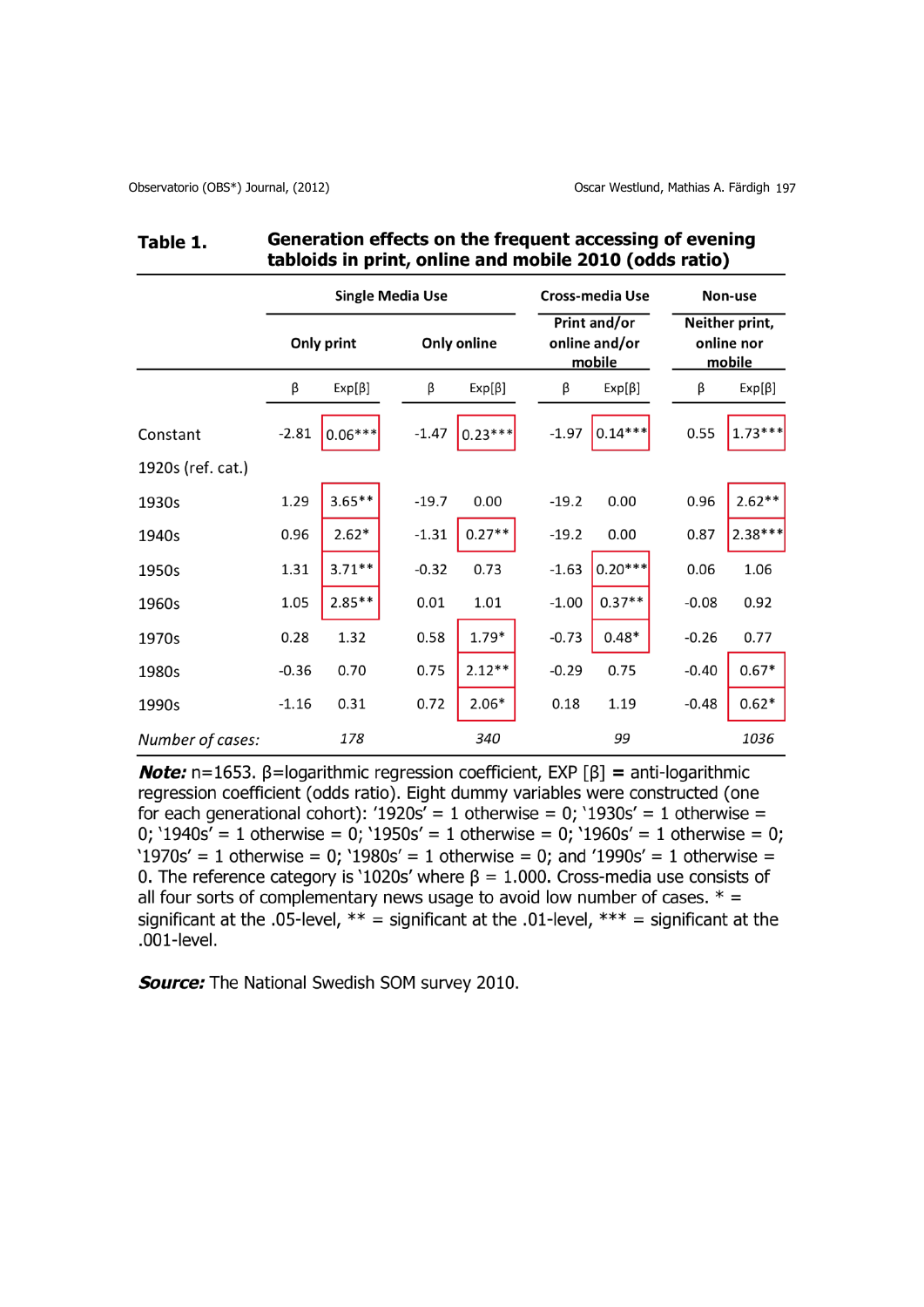#### 198 Oscar Westlund, Mathias A. Färdigh Observatorio (OBS\*) Journal, (2012)

Table 1 illustrates the effects and odds ratios with significant generational effects squared. The findings suggest that non-use effects are most pronounced among older generational cohorts (1920s-1940s). Despite the partially insignificant coefficients, there is a clear pattern of comprising non-usage among older generational cohorts and less probability of non-use among younger generational cohorts (from 2.62 among those born in the 1930s to 0.62 among those born in the 1990s).

The results from Table 1 also suggest that earlier trends discussed regarding single-media and cross-media uses are partly confirmed**.** There is a marked difference between those who belong to generational cohorts born before and after the 1970s and those born before and after the 1980s. The results suggest that the 1920s, 1930s, 1940s, 1950s, and 1960s generational cohort are single-media users "only in print". The 1970s, 1980s, and 1990s generational cohorts, on the other hand, are single-media users "only online". Compared with the reference category (people born in 1920s), the likelihood of single-media use "only in print" is highest among people born in the 1930s and 1950s (78% and 79%, respectively) and vice versa, lowest among the younger generational cohorts. The results suggest tendencies (higher yet insignificant figures) towards cross-media news usage among the 1980s and 1990s generational cohorts. Among other generational cohorts, significant coefficients evidence limited cross-media news usage among other generational cohorts, although there is a slight increase among those born in the 1950s to 1970s.

Ultimately, when the regression coefficients are interpreted alongside the previously reported descriptive findings, it is a daunting task to demarcate sharp boundaries in terms of generational news accessing. Despite the insignificant coefficients, the results correspond to the descriptive findings that the 1980s and the 1990s generational cohorts are more oriented towards cross-media news consumption. However, the results also indicate that they are oriented towards frequent online only news accessing, and therefore need to be examined through further statistical analysis.

### **Towards Constructions of Media Generations**

As discussed earlier, contemporary literature on generations and media have posited a sort of inexorable connection between the two (Volkmer, 2006a, 2006b; Bolin & Westlund, 2009). Therefore, one may rightfully speak of media generations. This section attempts to construct media generations, as induced by the descriptive and explanatory analyses of generational cohorts. These media generations are naturally to some degree intertwined to the specific context of this study, the accessing of news platforms provided by evening tabloids in Sweden for the year of 2010, but potentially induce more general patterns.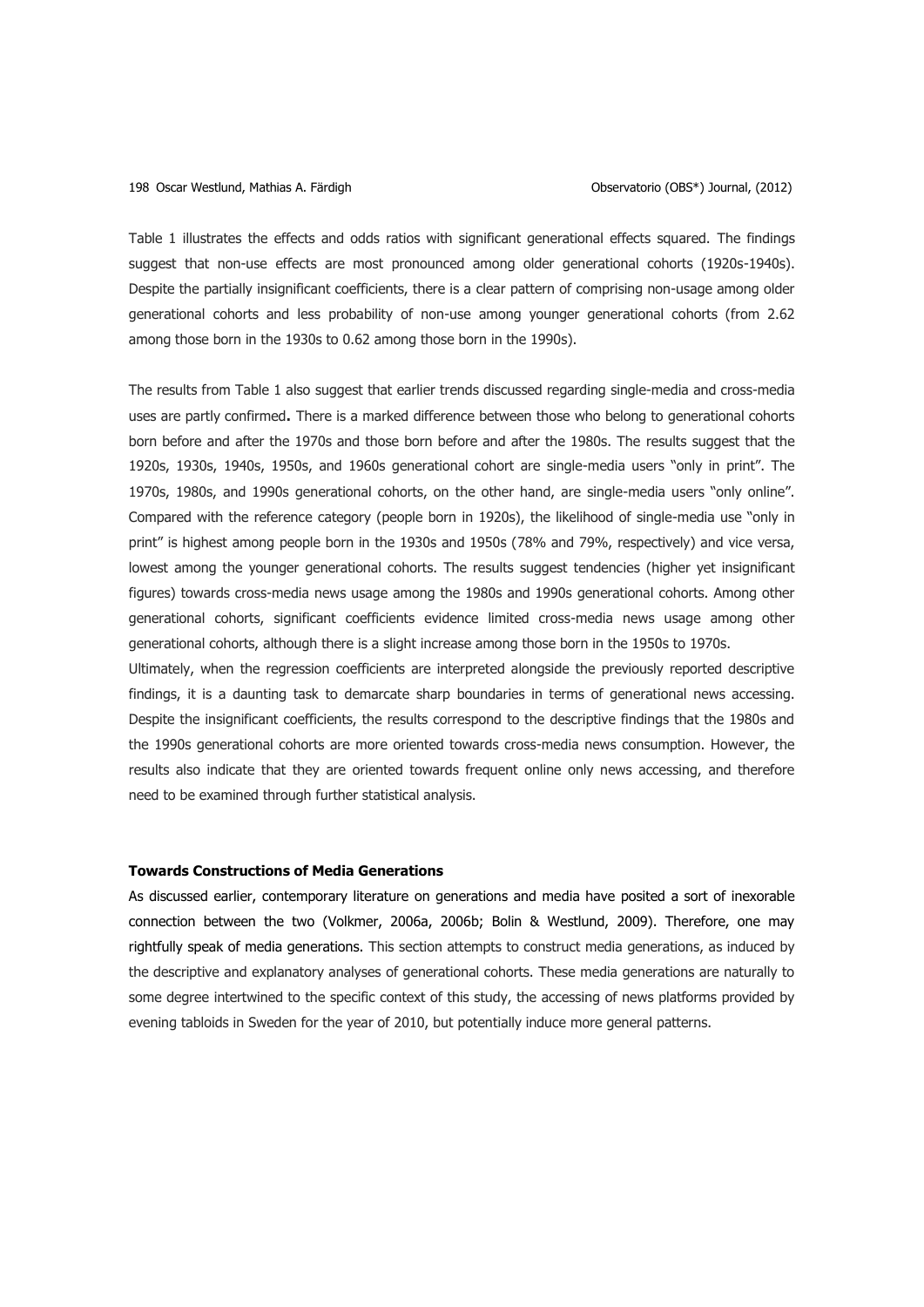#### Observatorio (OBS\*) Journal, (2012) Oscar Westlund, Mathias A. Färdigh 199

The rationale for constructing media generations involved drawing broader demarcations based on the news accessing patterns presented earlier (see Figure 3). The most common form of media use for each generational cohort was identified, and has been integrated with eventual additional generational cohorts alike. For instance, single-media use of printed evening tabloids scored highest among the generational cohorts of those born in the 1920s, 1930s and 1940s. This signifies that these generational cohorts share the common practice of primarily accessing news from evening tabloids in print, a habit they presumably developed in their formative phases as they grew up; this was the only way to read the news of Aftonbladet and Expressen. The logistical regression analysis of generational cohorts reinforces this interpretation. Following from this, those born in the 1920s to 1940s are here conceptualized as the print generation. A similar approach has been utilized for constructing two additional media generations, although more difficulties arose in demarcating boundaries. Those born in the 1950s, 1960s, 1970s, 1980s and 1990s scored highest for online only news accessing. However, cross-media news accessing encroached on the area of online only among the 1980s and 1990s generational cohorts. Acknowledging this divergence in the news accessing behaviors, the generational 1950s, 1960s and 1970s cohorts are conceptualized as the online generation. The 1980s and 1990s generational cohorts, on the other hand, are seen as constituting *the individualized generation*, consisting of two divergent cohorts: one engaged only with online news and one engaged in cross-media news accessing. This media generation is labelled as individualized to encapsulate the internal heterogeneity on the one hand, and to connote to contemporary discourse on how people actively are shaping their own ways of accessing news. That individualized news media accessing has gained traction witness that members of this generation largely let themselves form direct, rather than to be directed by the media structure. The following analysis carefully scrutinizes the validity of this construction into three media generations through further empirical analysis and statistical testing.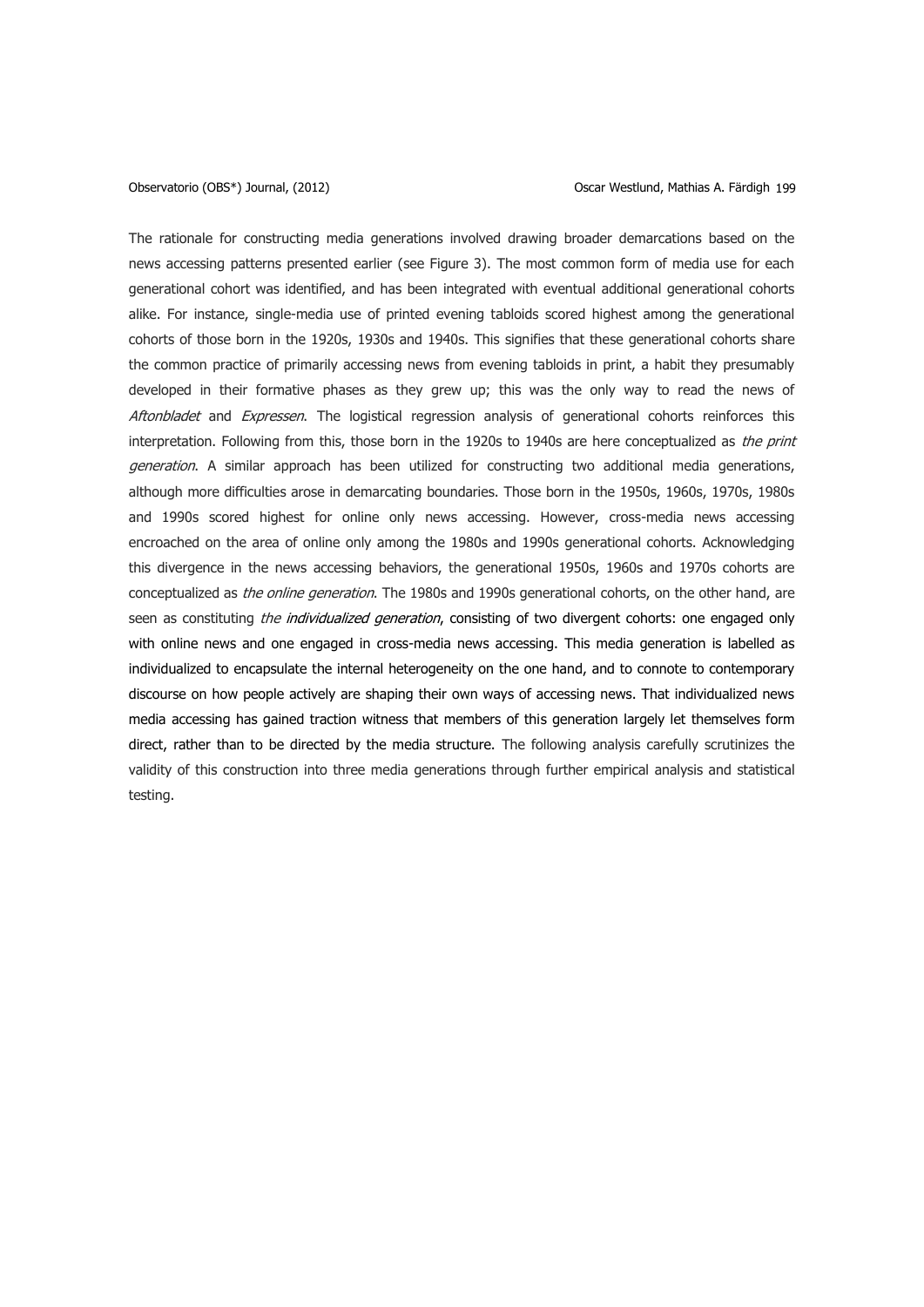#### 200 Oscar Westlund, Mathias A. Färdigh Observatorio (OBS\*) Journal, (2012)

|                              | (0005 Tatio and FearSon S T) |              |                       |             |              |                       |             |              |                       |  |
|------------------------------|------------------------------|--------------|-----------------------|-------------|--------------|-----------------------|-------------|--------------|-----------------------|--|
|                              | Only print                   |              |                       | Only online |              |                       | Cross-media |              |                       |  |
|                              | β                            | $Exp[\beta]$ | Pearson's r           | β           | $Exp[\beta]$ | Pearson's r           | β           | $Exp[\beta]$ | Pearson's<br>r        |  |
| Print generation             | 0.86                         | $2.37***$    | $.135^{\wedge\wedge}$ | $-1.20$     | $0.30***$    | $-194$ ^ ^            | $-1.86$     | $0.16***$    | $-139$ ^ ^            |  |
| Online generation            | $-0.31$                      | $0.73*$      | $-0.048$              | 0.68        | $1.97***$    | $.135^{\wedge\wedge}$ | 0.22        | 1.24         | .026                  |  |
| Individualized<br>generation | $-1.35$                      | $0.26***$    | $-107^{\circ}$        | 0.40        | $1.49**$     | $.065^{\wedge\wedge}$ | 1.19        | $3.30***$    | $.141^{\wedge\wedge}$ |  |
| Constant                     | $-3.31$                      | $0.04***$    |                       | $-1.03$     | $0.36***$    |                       | $-1.87$     | $0.15***$    |                       |  |
| Number of cases              |                              |              | 178                   |             |              | 340                   |             |              | 99                    |  |

## **Table 2. Effects and correlations of news accessing: print, online, and individualized generations (odds ratio and Pearson's r)**

**Note:** "Print generation" varies between 0 = reference category and 1 = 'Print generation' (1920s-1940s); "Online generation" varies between  $0 =$  reference category and  $1 =$  'Online generation' (1950s-1970s); and "Individualized generation" varies between  $0 =$  reference category and  $1 =$  'Individualized generation' (1980s-1990s). \*= significant at the .05-level, \*\*= significant at the .01-level, \*\*\*= significant at the .001 level.  $\wedge \wedge =$  correlation is significant at the .01 level.

### **Source:** The National Swedish SOM survey, 2010.

Table 2 inserts these three media generations into a logistical regression model and reports on the statistical correlations between the three media generations, on the one hand, and news usage as only in print, only online or cross-media, on the other. Cross-media news accessing here involves all four combinations of complementary news usage. The findings provide strong support for the analytical distinctions used for constructing the three media generations. A positive relationship exists between print generation and use only in print, online generation and use only online and individualized generation and cross-media news consumption. The print generation shows both high probability and scores its highest value for reading only printed newspaper (.135), which furthermore was higher than the scores of the other two media generations. In concert with this finding, the online generation shows both high probability and scored highest for online only news accessing (.135), also higher than the other two media generations. Finally, the individualized generation attracted its peak figures for cross-media (.141), while scoring relatively high for online only (.065) and negative figures for print only (-.107). In conclusion, the correlations between the three media generations and the news accessing patterns expected to be integral to each of them are significant and robust. These findings further reinforce the theoretical distinction into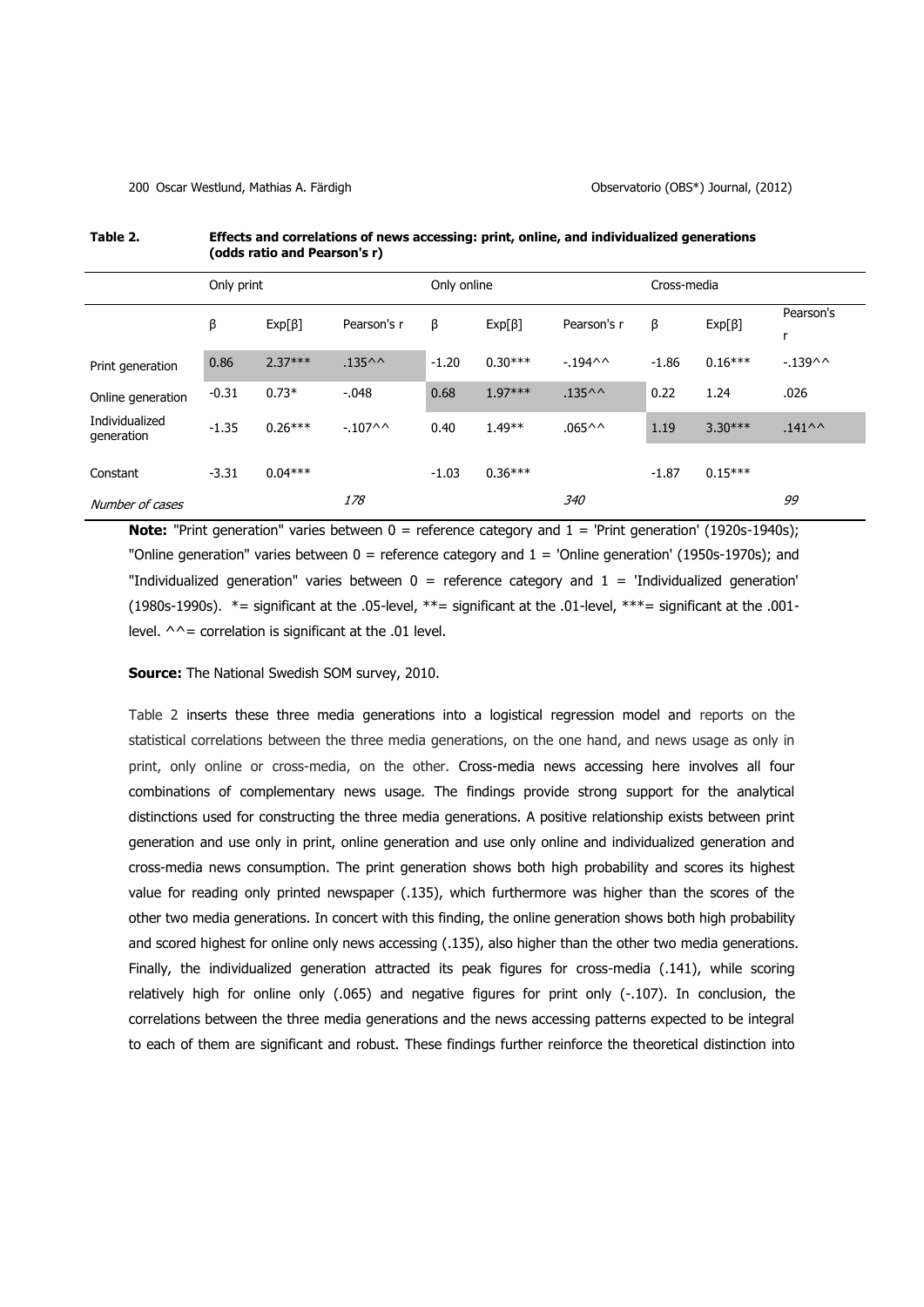the print generation (1920s-1940s), the online generation (1950s-1970s), and the individualized generation (born in the 1980s-1990s). The latter exhibits heterogeneous news usage patterns, which diverge into the online and cross-media generational cohort. Obviously the patterns of news accessing found among these three media generations are intertwined with their respective possession and use of information and communication technologies (ICTs). The use of mobile devices for news, for instance, is significantly lower for the print generation compared to the other generations (Westlund, 2012c).

Finally, the media generations are used for an analysis of their respective relative contribution to different sorts of news usage. Figure 1, presented earlier, showed that among the Swedish public, 37 percent were frequent users and 63 percent non-users. The block of non-users consists of individuals here presented in terms of the three media generations. The largest share of non-users was found among the online generation, constituting 28 percent of the total block of non-users. The print generation similarly scored 25 percent. The individualized generation represented only 10 percent of non-users. It must be acknowledged that these figures have not been weighted and therefore show lower numbers for the individualized generation, as there are a fewer number of cases in this group. Nevertheless, analysing the relative proportion of non-users within each media generation, one still finds higher figures for the online generation (45 percent) and print generation (40 percent) compared to the individualized generation (16 percent). Overall, these findings essentially confirm the results from the regression analyses: non-usage is most pronounced within the print generation, although the online generation represents a slightly higher proportion.

Next comes an analysis of the media generations' relative contribution to different sorts of frequent news usage. Figure 4 presents a reconfigured version of Figure 1, reporting on the dispersion of media generations across the three pies representing news usage forms (print, online, and cross-media).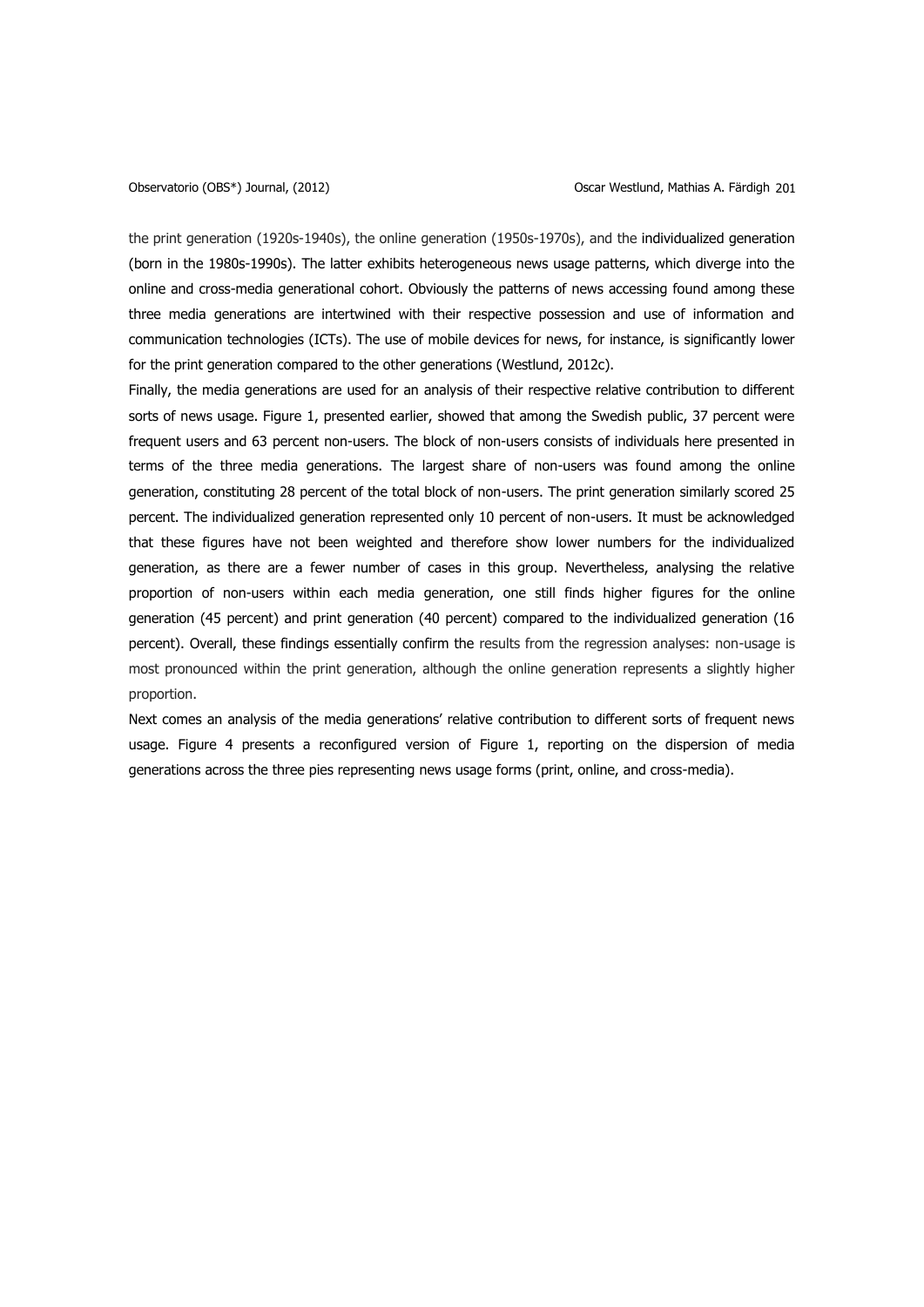202 Oscar Westlund, Mathias A. Färdigh Observatorio (OBS\*) Journal, (2012)





**Note:** Frequent usage refers to at least 3 times per week. Figure 5 shows the relative proportion for each of the three sorts of news accessing accounted for by the print, online, and individualized generations. "Print" = 29 percent, "Online" = 55 percent, and "Cross-media" = 16 percent ( $n = 617$  respondents). **Source:** The National Swedish SOM survey, 2010.

The online generation accounts for the largest relative proportion of the frequent use of evening tabloid online (62 percent). A similar pattern is found in the print generation, where the frequent use of evening tabloid in print accounts for 53 percent of the total frequent use in print. Notable is also that the online generation represents such a high proportion in all three forms of news usage. The results in Figure 4 evidenced high probabilities (77%) and strong positive correlations (.141) of the individualized generation towards cross-media use. However, when the individualized generation is positioned alongside the other two media generations, it is evident that the online generation (54%) accounts for a higher proportion of total cross-media news use than does the individualized generation (38%). This relates to the fact that the latter partly consists of online-only users and thereby consists of a much smaller group than the significantly larger online generation. When assessing the relative contribution of the online and print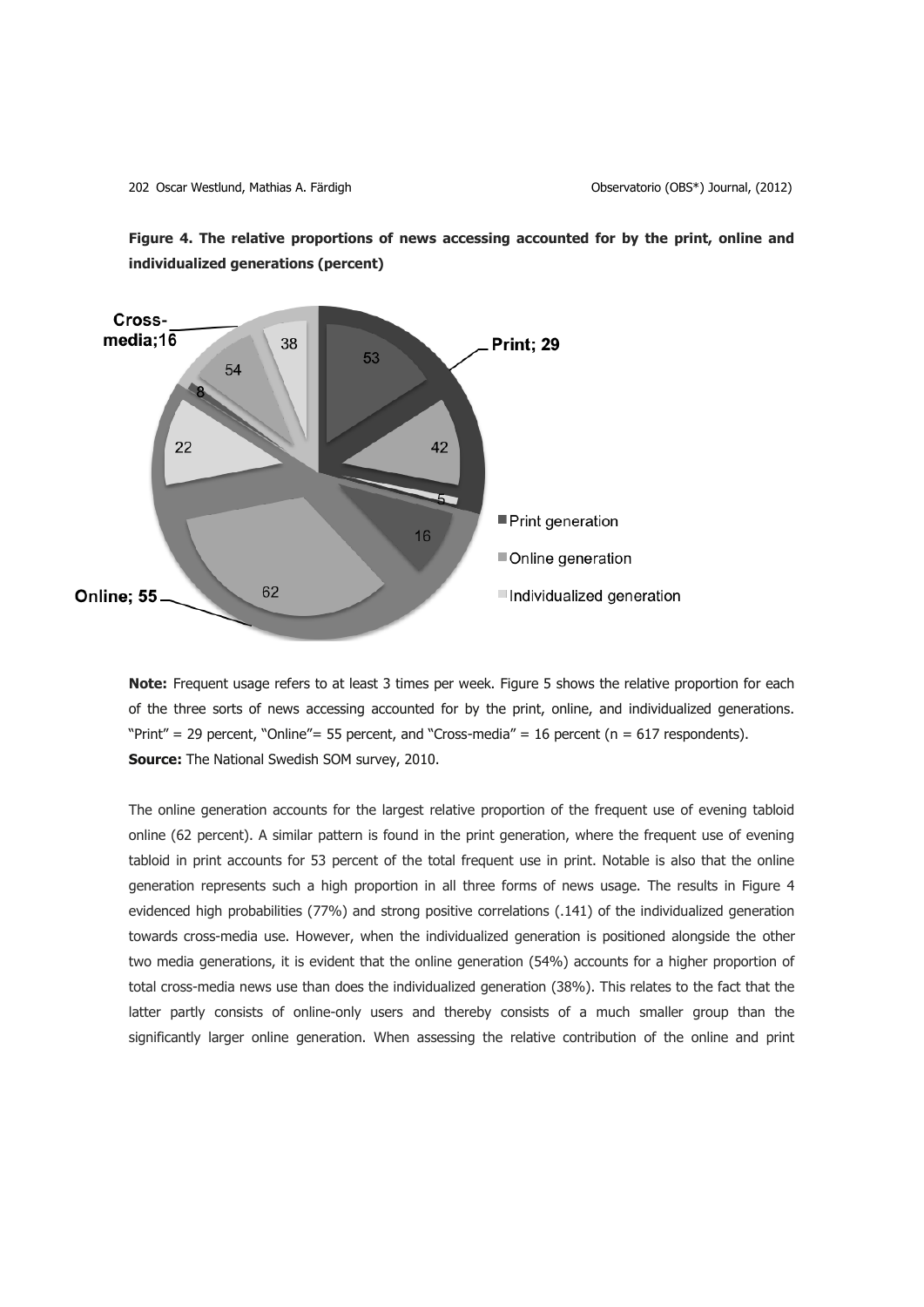generation to single-media use only online and only print, these accounts for the highest portion. Consequently, Table 2, together with the print generation, essentially confirms the construct of the three media generations outlined here.

# **Conclusions**

Substantial transformations are taking place in the realm of legacy news media and digital developments. Empirical studies and theoretical conceptualizations of news accessing patterns have obvious significance to academia, journalism, democracy and the media industry. The findings presented here on single-media and cross-media use are important regarding contemporary developments of cross-media publishing among legacy news media. This explores concerns about cannibalization in the media industry and the theoretically informed inquiries on the displacing and complementing effects in academia. However, the article´s first and foremost contribution involves the careful analysis of generational cohorts and the construction of theoretically and empirically informed media generations.

The article has investigated how the public and generational cohorts access news from evening tabloids in print, online and mobile. Acknowledging earlier studies that have shown pronounced differences depending on age, the analysis has focused on this dimension as indicative of differences among generational cohorts and generations. The focus has laid on single- and cross-media usage as a sort of operationalization of displacing and complementing effects. The general conclusion is that Swedes typically engage in singlemedia use of evening tabloids (among frequent users). Firstly, the findings conveyed a pattern comprising non-usage among older generational cohorts and less probability of non-use among younger generational cohorts (with a likelihood of 72% of non-use among people born in the 1930s). Secondly, approximately two-thirds within each of the eight generational cohorts frequently access news only from one out of three news platforms. There is a significant difference for using only print (+74%) and using only online (+64%) between those who belong to generational cohorts born before and after the 1970s. Furthermore, online constitutes the most used news platform of the three. This holds valid both for single-media use and in terms of complementary use together with print and/or mobile. Both the 1980s and 1990s generational cohorts of this study exhibit cross-media news accessing patterns, although it is only among the latter that cross-media news accessing actually supersedes single-media use. This result essentially confirms, with robust data, widely held expectations. This result also corresponds with the intrinsic complexities and challenges for legacy news media associated with monetizing from journalism. Several of the generational cohorts have become accustomed to a news media landscape where journalism is being offered as a free commodity through online news sites.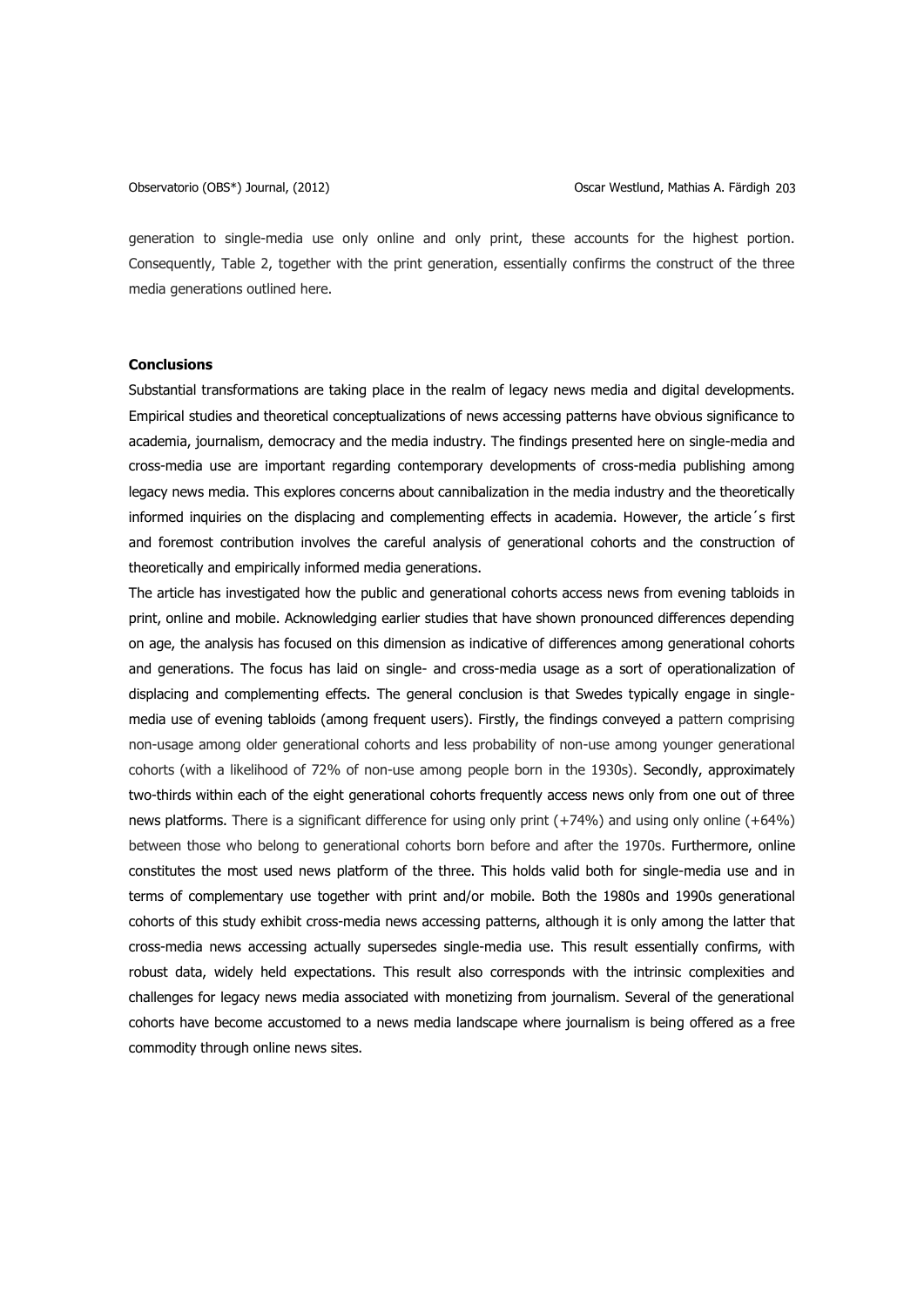Mannheim (1952) suggested that formative experiences and patterns become important as people grow older. This article has scrutinized and showed the importance news media play in such formative processes. The findings convey that formative experiences seem to stick with a generation, although they go through life phases and encounter a transforming media system. This is particularly applicable to those who have persisted in reading the news in print, while the findings also lend support to people being willing to embrace online and mobile as platforms for accessing the news.

The article has conceptualized three media generations based on the analysis of generational cohorts: the print generation (1920s-1940s), the online generation (1950s-1970s), and the individualized generation (born in the 1980s-1990s). The prevalence of formative media behaviour perhaps stands as most obvious with the print generation, who grew up with reading evening tabloids in print during a time when online and mobile news were literally absent. The print generation shows high probability (70%) and scores its highest value for reading only printed newspaper (Pearson's  $r = .135$ ). The print generation exhibit limited tendencies towards using online for displacing, or even complementing, their regular habits of reading the newspaper in print. The patterns of the online generation support this finding, although not regarding cross-media news accessing. The online generation shows high probability (66%) and scored highest of online only news accessing (Pearson's  $r = .135$ ). The individualized generation exhibits heterogeneous news usage patterns, which diverge into the online and cross-media cohorts. The online cohort shows high probability for online-only news usage (60%) and a positive correlation (Pearson's r= .065). The crossmedia cohort marks highest probability for cross-media use (77%) and the highest value for cross-media use (Pearson's  $r = .141$ ). The online and cross-media cohorts are constructs acknowledging the intragenerational heterogeneity of this media generation, and also Mannheim's (1952) discussion of generation units. Thus, the findings of this study emphasize the theoretical distinction into the print generation (1920s-1940s), the online generation (1950s-1970s), and the individualized generation (born in the 1980s-1990s). This pattern is confirmed when examining the media generations' relative contribution to different sorts of frequent news usage. The online generation accounts for the largest relative proportion of frequent online news usage (62 percent). Similarly, the print generation accounts for more than the half of the total frequent use in print (53%).

These three media generations have essentially developed different ways of accessing the news, which varies between news platforms, and also makes an important part of how these generations shape their collective consciousness (Volkmer, 2006) and frames of reference. In both academia and the news industry, there are (normative) encouragements and expectations on developing distinguished journalism(s) for various news platforms. The mere act of shoveling news content from one channel to another has been dismissed as insufficient. One key argument regards that of media accommodating for varied media logic(s).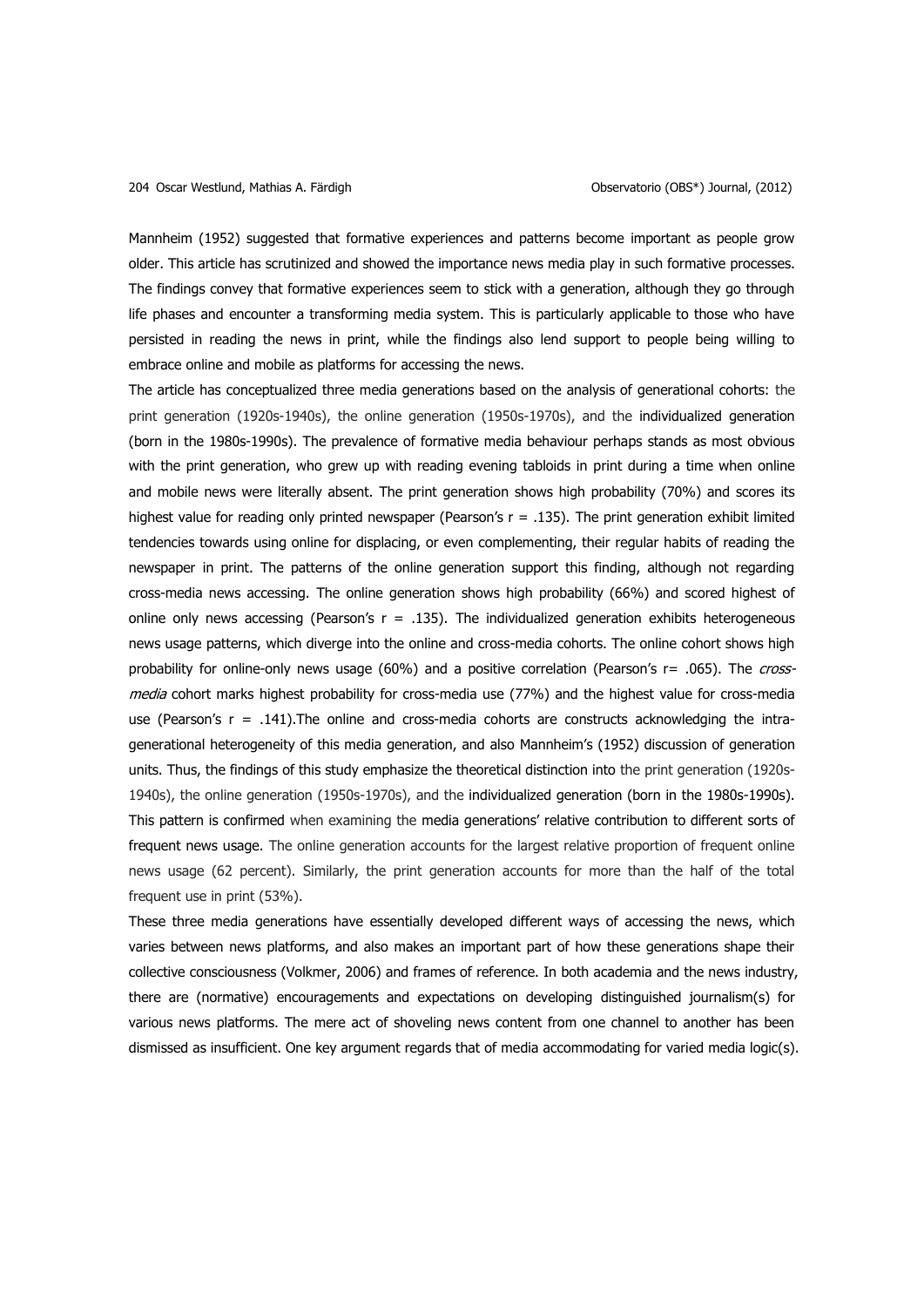Another argument of critique, on the other hand, proposes that people want to access different sorts of news from the different channels they utilize. Presenting such arguments in the context of this study, the diversified cross-media publishing of news would not only result in different news reported for print, online and mobile, but these news reports would also primarily be accessed only by respective media generations connected to these news platforms. In other words, such news publishers' strategies will augment the social shaping of different news media experiences among generations. Consequently, the role media play concerning how different generations perceive the world presumably bears crucial significance.

The conceptualization into the three media generations presented here reinforces assumptions on an inexorable connection between generations and the media to be empirically valid in this salient case of news usage (i.e. of evening tabloids among Swedes in 2010). Yet emphasis is given to how some generations cannot be conceptualized solely on the basis of being oriented towards one particular news medium, but are preferably treated in terms of their diverse and individualized media use. The generational boundaries presented in this article are theoretically informed and also empirically derived from the analysis of news consumption of evening tabloids in print, online and mobile. Predefined generational categories, based on membership to a specific period of birth years, are, in other words, hereby avoided. These media generations carry their meaning based on the dominant patterns of accessing news from evening tabloids in Sweden during 2010. These contingencies affect the construction of the media generations presented here, which are ultimately closely connected to the present situation among news users of these newspaper companies. Nevertheless, the findings potentially induce more general patterns and the conceptualization into three media generations is intended to provide other scholars with a helpful framework for analysis. In terms of generalizability a future analysis including also other newspapers would most likely convey similar findings on a general level. This relates to the fact that most newspaper titles, newspaper sorts and newspaper industries are experiencing a decline in print readerships and inclines in the use of online- and mobile news platforms. Ultimately though, additional empirical research is needed to identify patterns and expected differences depending on the composition of users attributes etc. Obviously this however marks one of many important areas for future research that this article ultimately points to.

All in all, this explorative conceptualization on media generations has obvious limitations of time and space, which can be addressed in future research inquiries. It is of great significance to further investigate the granularity of patterns within generations (heterogeneity vs. homogeneity) and over time (with longitudinal data collection), as their news accessing patterns presumably change. Investigating possible life cycle effects among generations marks a highly important inquiry. Future venues of research should furthermore involve broadening the scope of analysing evening tabloids by also including news accessing through tablets. Future research projects may also broaden the study of news accessing to include other sorts of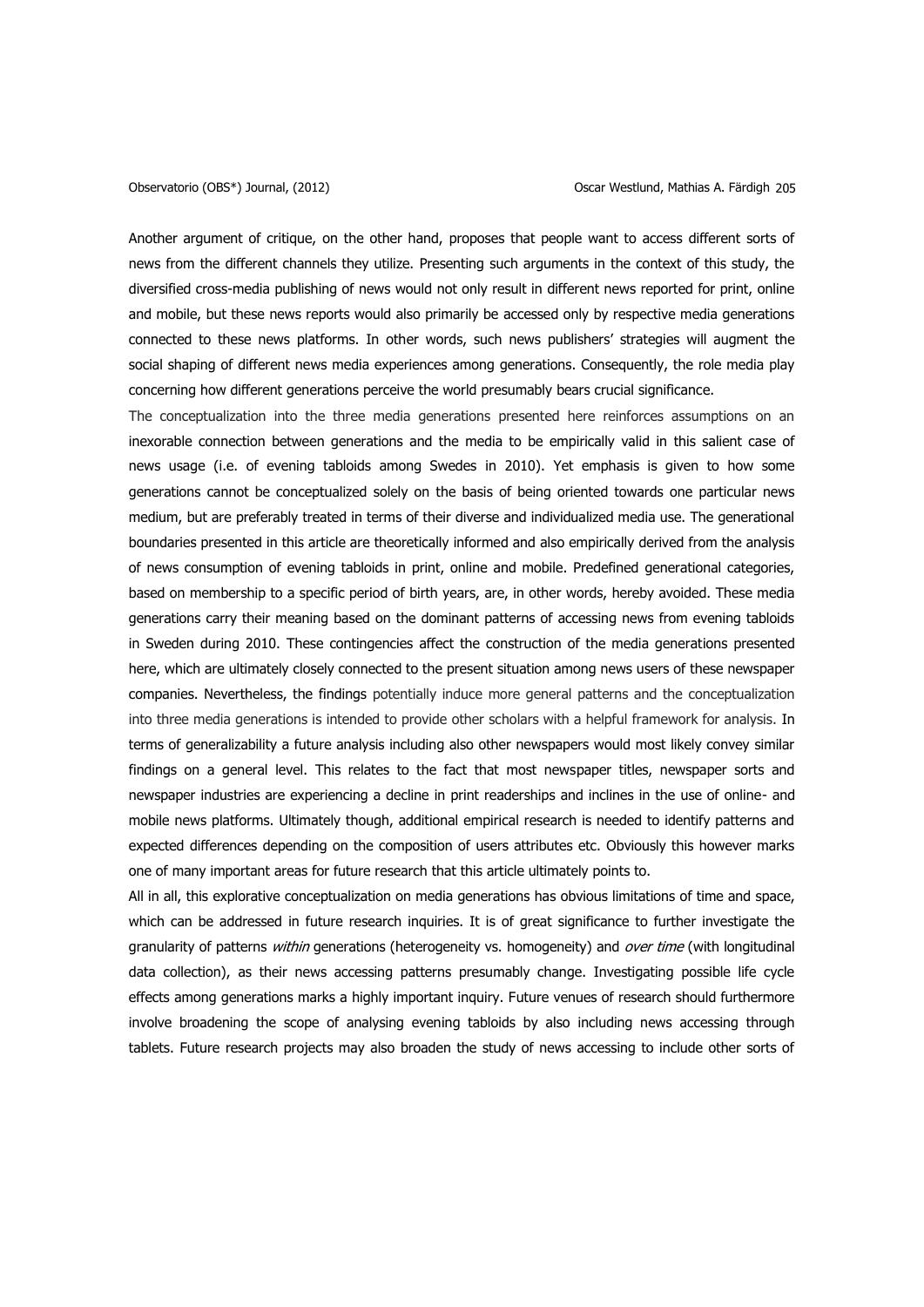newspapers (e.g. quality newspapers and free dailies), as well as broadcasting media and different forms of actors provisioning news through sites and applications. Taking into account the more general trend towards online news accessing, and also with mobile devices and tablets, one will presumably find that such behaviours gain traction on behalf of print. Possibly cross-media news accessing will also propagate among those which are here defined as print and online generations. This sort of empirical research should also expand its focus from Sweden to other geographical contexts, an endeavour which the authors sincerely hope this article has both inspired to and provided guidance for.

# **References**

Althouse, S. L., & Tewksbury, D. (2000). Patterns of Internet and traditional news media use in a networked community. Political Communication, 17(1), 21-45.

Alwin, F., Duane. F., & McCammon, R. J. (2003). Generations, Cohorts, and Social Change, Handbook of the Life Course, Jeylan T. Mortimer and Michael J. Shanahan. (Eds.) Kluwer Academic/Plenum Publishers, New York.

Aroldi, P., & Colombo, F. (2007). Generational belonging and mediascape in Europe. Journal of Social Science Education, 6(1), 34-44.

Belson, W. (1961). Effects of television on the reading and buying of newspapers and magazines. Public Opinion Quarterly, 25(3), 366-381.

Bergström, A., Wadbring, I., & Weibull, L. (2006). Nypressat - Ett kvartssekel med svenska dagstidningsläsare, JMG book series no. 41, University of Gothenburg, Gothenburg.

Bergström, A., & Wadbring, I. (2010). The contribution of free dailies and news on the Web: Implications of media structural changes for the Swedish newspaper readership market. Northern Lights, 8(1), 139-155.

Bolin, G., & Westlund, O. (2009). Mobile Generations. The role of the Mobile in the Shaping of Swedish Media Generations. International Journal of Communication, 3, 108-124.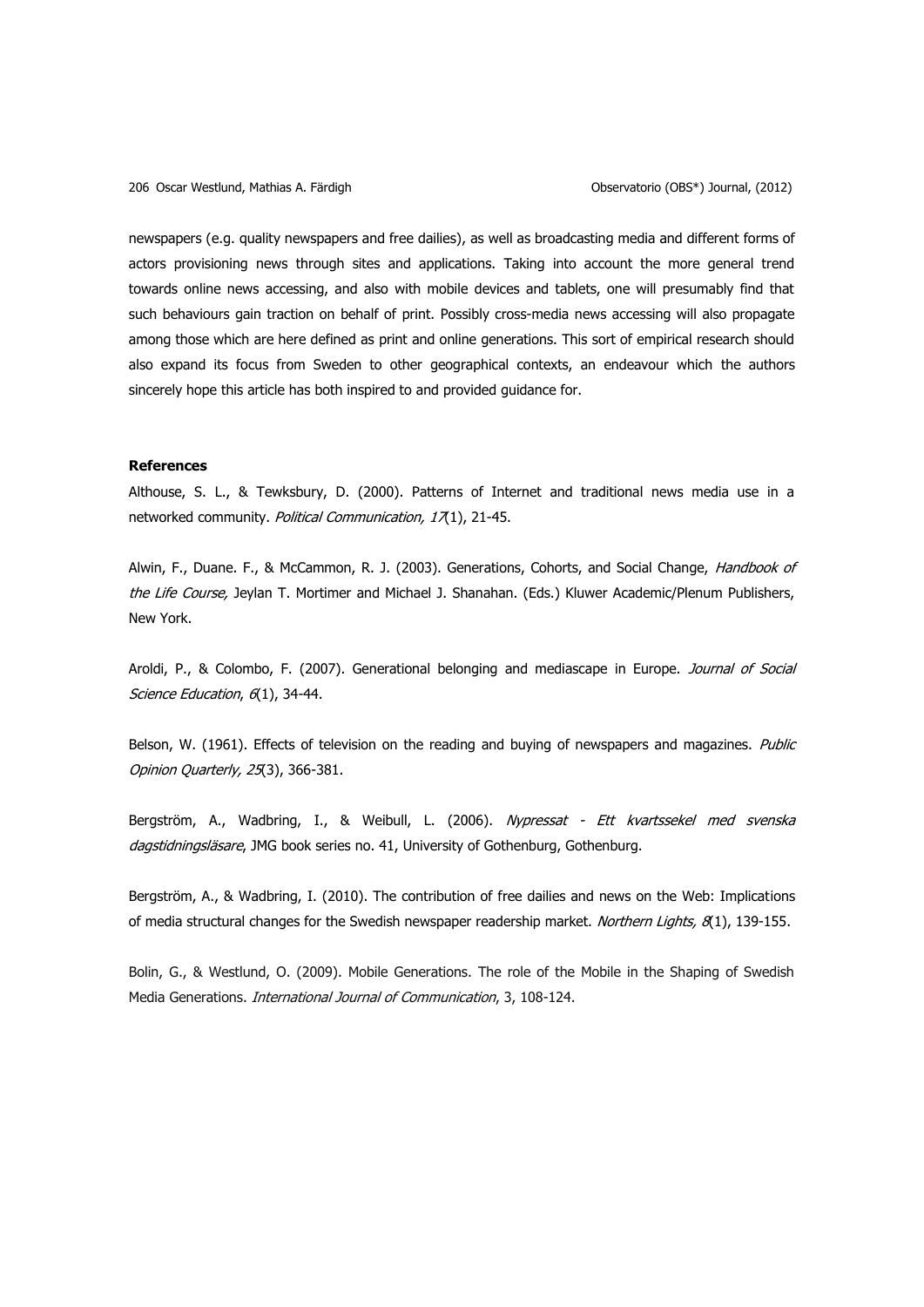Brink Lund, A. (2007). Media markets in Scandinavia: Political economy aspects of convergence and divergence. Nordicom Review Jubilee Issue 28, 121-134.

Buckingham, D. (2008). Youth, identity and digital media. Cambridge, Massachusetts: MIT Press.

Caron, H.A. (2007). New screens and young people: Crossing times and boundaries. What roles do they play in their everyday life. Observatorio (OBS\*) Journal 1(1), 053-068.

Corsten, M. (1999). The Time of Generations. Time and Society, 8(2-3), 249-272.

Colombo, F., & Fortunati, L. (2011). *Broadband society and generational changes*, Frankfurt Am Main: Peter Lang.

Costa, C., & Damásio, M. J. (2010). How media literate are we? The voices of 9 year old children about brands, ads and their online community practices, Observatorio (OBS\*) Journal, 4(4), 93-115.

De Waal, E., & Schoenbach, K. (2010). News sites' position in the mediascape: Uses, evaluations and media displacement effects over time. New Media & Society, 12(3), 477-496.

Dimmick, J. W. (2003). Media competition and coexistence: The theory of the niche. Mahwah, NJ: Lawrence Erlbaum.

Dimmick, J. W., & Rothenbuhler E. W. (1984). Competitive displacing in the communication industries: New media in old environments. In R. Rice (Ed.), The new media (pp. 287-304). Beverly Hills, CA: Sage.

Dimmick, J. W., Chen, Y., & Li, Z. (2004). Competition between the Internet and traditional news media: The gratification-opportunities niche dimension. The Journal of Media Economics, 17(1), 19-33.

Dimmick, J. W., Feaster, J. C., & Hoplamazian, G. J. (2011). News in the interstices: The niches of mobile media in space and time. New Media Society, 13(1), 23-39.

Dutta-Bergman, M. (2004). Complementarity in consumption of news types across traditional and new media. Journal of Broadcasting and Electronic Media, 48(1), 41-61.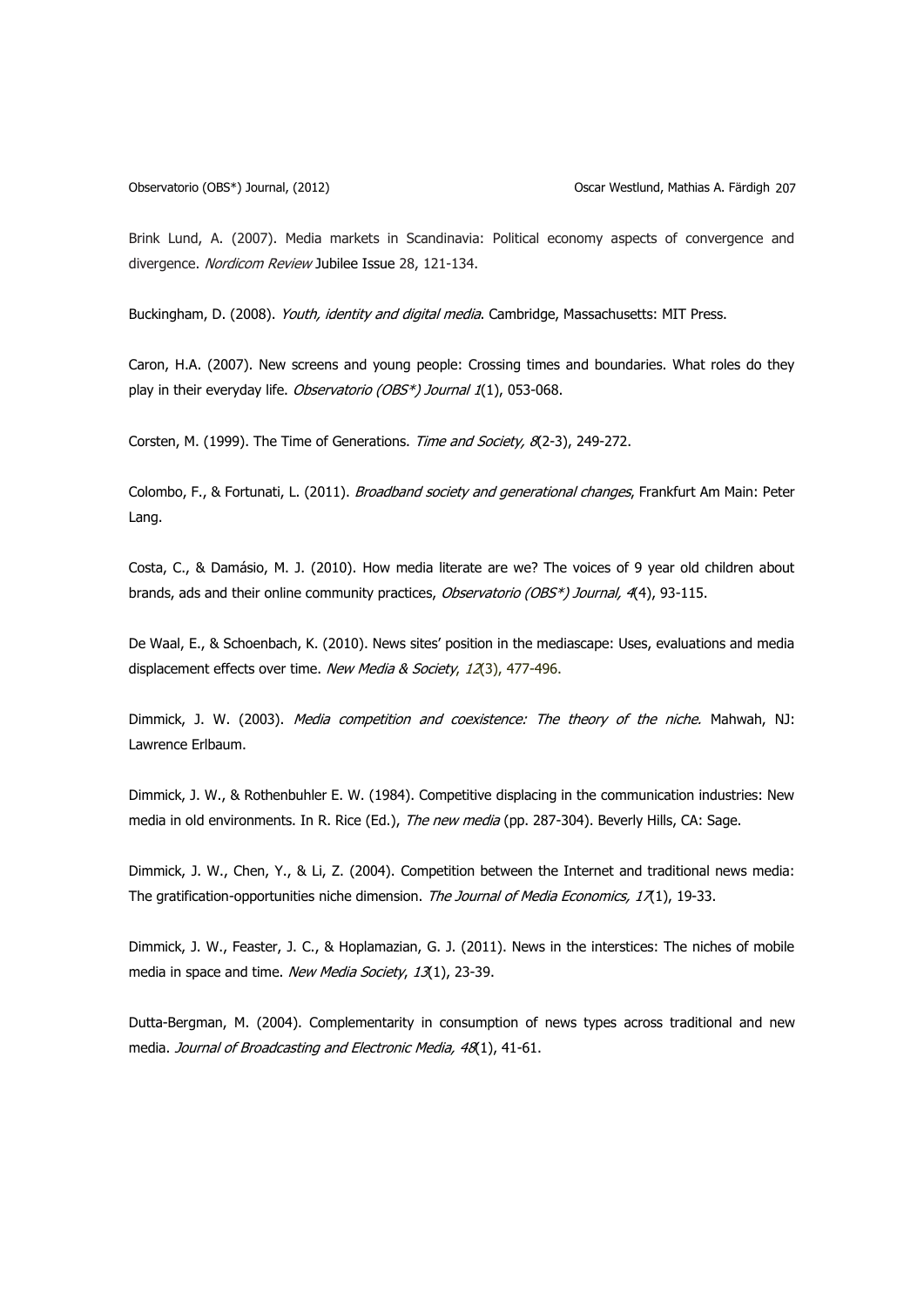208 Oscar Westlund, Mathias A. Färdigh Observatorio (OBS\*) Journal, (2012)

Eyerman, R., & Turner, B. S. (1998) 'Outline of a Theory of Generations', European Journal of Social Theory, 1(1), 91-106.

Filistrucchi, L. (2005). The impact of Internet on the market for daily newspapers in Italy. EUI working paper ECO 2005:12, Department of Economics, European University Institute.

Findahl, O. (2008). The role of Internet in a changing mediascape: Competitor or complement? Observatorio (OBS\*) Journal, 2(3), 209-222.

Flavian, C., & Gurrea, R. (2009). Digital versus traditional newspapers: Influences on perceived substitutability. International Journal of Market Research, 51(5), 635-675.

Färdigh, M. A. (2010). Comparing media systems in Europe: Identifying comparable country-level dimensions of media systems (Quality of Government Working Paper Series 2010:2). Göteborg, Sweden: Quality of Government Institute. Retrieved September 20, 2010, from [http://www.qog.pol.gu.se](http://www.qog.pol.gu.se/)

Gentzkow, M. (2007). Valuing new goods in a model with complementarity: Online newspapers. The American Economic Review, 97(3), 713-744.

Gómez-Barroso, J. L., Compañó, R., Feijóo, C., Bacigalupo, M., Ramos, S., Jaokar, A., Álvarez, F., De Waele, R., Mateos-Barrado, G., & Concepción García-Jiménez, M. (2010). Prospects of Mobile Search, European Commission, JRC Scientific and Technical Reports. Institute for Prospective Technological Studies (IPTS), EUR 24148 EN 2010.

Gumpert, G., & Cathcart, R. (1985). Media Grammars, Generations and Media Gaps. Critical Studies in Mass Communication, 2(1), 23-35.

Gustafsson, K. E. (2008). End-game strategies in the Swedish national tabloid industry. Nordicom Review, 29(2), 325-334.

Hallin, D. C., & Mancini, P. (2004). Comparing media systems: Three models of media and politics. Cambridge: Cambridge University Press.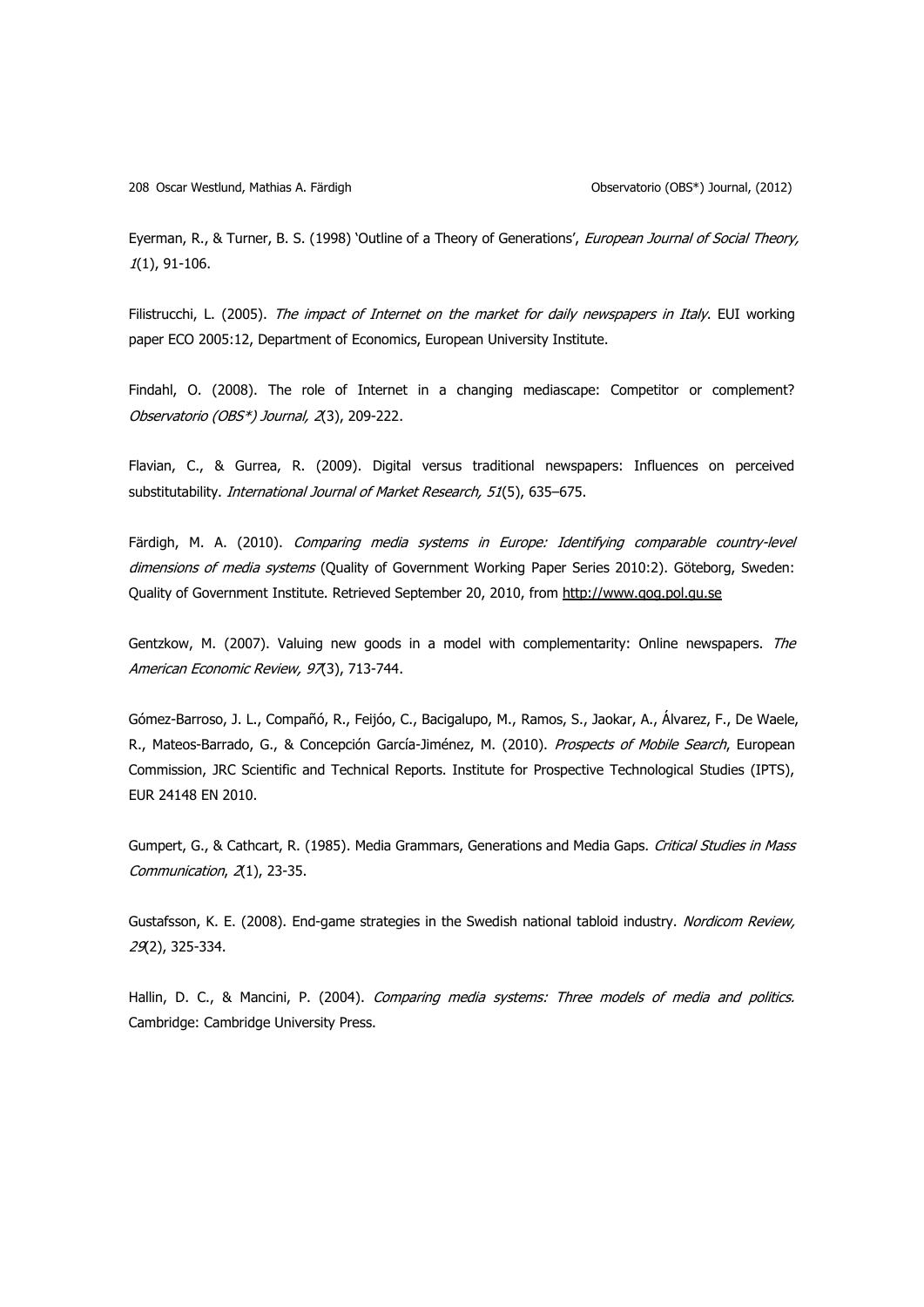Howe, N., & Strauss, W. (1991). Generations: The History of America's Future, 1584 to 2069. New York: William Morrow & Company.

Lazarsfeld, P. (1940). Radio and the printed page. New York: Dell, Sloan & Pearce.

Lee, P. S. N., & Leung, L. (2008). Assessing the displacing effects of the Internet. Telematics & Informatics, 25(3), 145-155.

Lewis, S. C. (2012). The Tension Between Professional Control and Open Participation, *Information*, Communication & Society, In O. Westlund (Ed.) Special issue: "Transforming tensions: legacy media towards participation and collaboration", 15(6), 836-866.

Loosen, W., & Schmidt, J-H. (2012). (Re-)discovering the audience, *Information, Communication & Society*, In O. Westlund (Ed.) Special issue: "Transforming tensions: legacy media towards participation and collaboration", 15(6), 867-887.

Mannheim, K. (1952). The problem of generations, In P. Kegan (Ed.), Essays on the sociology of knowledge, (pp. 276-320). Routledge.

McCombs, M. (1972). Mass media in the marketplace. Journalism Monograph, 24. Thousand Oaks, CA: Sage.

McCrindle, M. (2009). The ABC of XYZ: Understanding the Global Generations. Sydney: University of New South Wales Press Ltd.

Mediebarometern 2011 (2012). Göteborg: Nordicom.

Montogomery, K. C. (2009). Generation Digital: Politics, Commerce, and Childhood in the Age of the Internet. MIT Press.

Nel, F., & Westlund, O. (2012). The 4C´s of Mobile News - Channels, Conversation, Content and Commerce, Journalism Practice, 6(5), 744-753.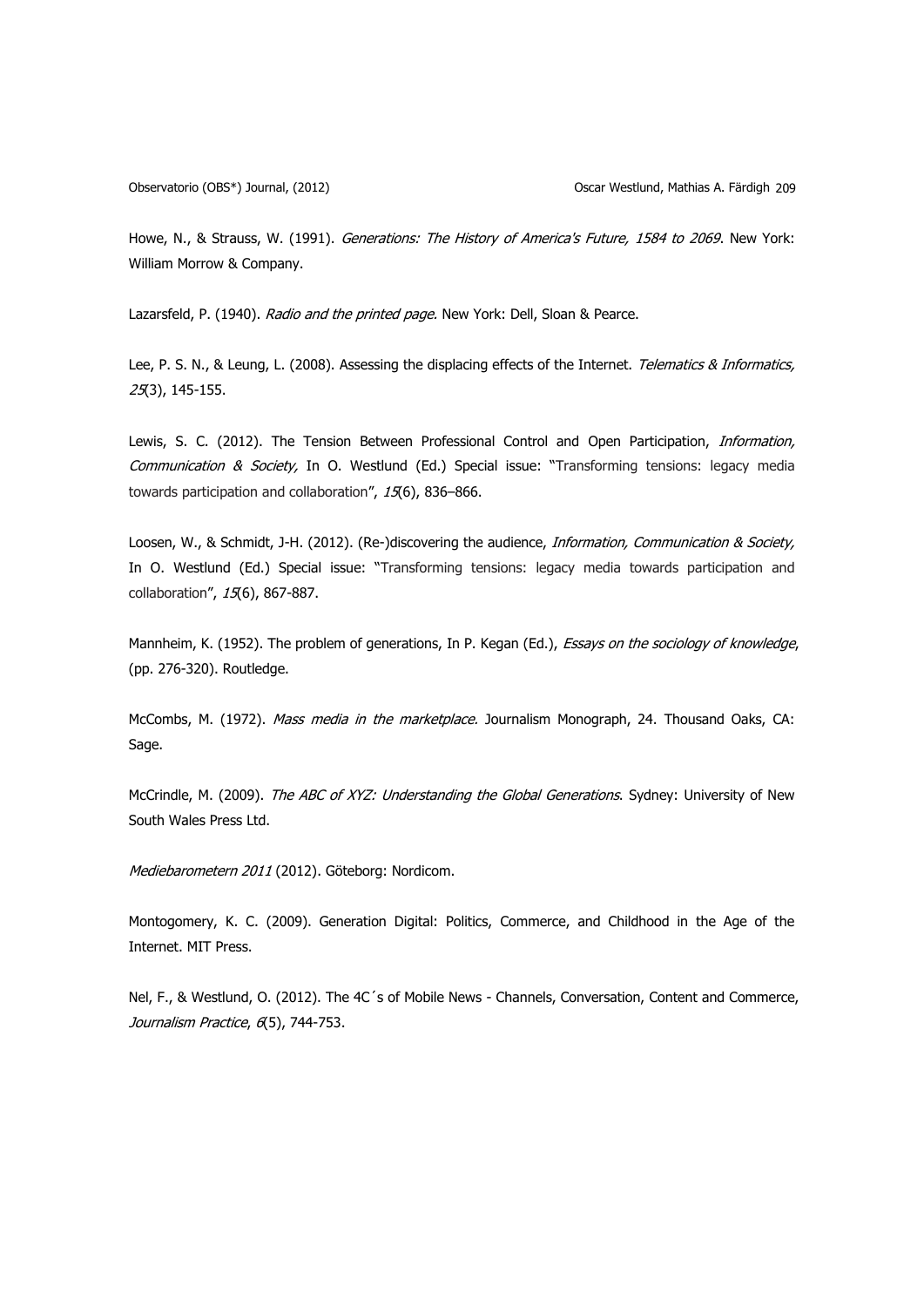Neustadtl, A., & Robinson, J. P. (2002). Media use differences between Internet users and nonusers in the general social survey. IT & Society, 1(2), 100-120.

Newell, J., Pilotta, J. J., & Thomas, J. C. (2008). Mass media displacing and saturation. *International* Journal on Media Management, 10(4), 131-138.

Nguyen, A., & Western, M. (2006). The complementary relationship between the Internet and traditional mass media: The case of online news and information. Information Research: An International Electronic Journal, 11(3), 1-18.

Nielsen, R. K. (2012). How Newspapers Began to Blog. Information, Communication

& Society, In O. Westlund (Ed.) Special issue: "Transforming tensions: legacy media towards participation and collaboration", 15(6), 959-978.

Nilsson, Å., & Vernersdotter, F. (2011). Den nationella SOM-undersökningen 2010. In S. Holmberg, L. Weibull & H. Oscarsson (Eds.), Lycksalighetens ö (pp. 551-583). Göteborg: The SOM Institute at University of Gothenburg.

Ostertag, S.F., & Tuchman, G. (2012). When innovation meets legacy, In O. Westlund (Ed.) Special issue: "Transforming tensions: legacy media towards participation and collaboration", 15(6), 909-931.

Prensky, M. (2006). *Don't bother me, Mom – I'm learning!*, St. Paul, MN: Paragon House.

Raviola, E. (2012). Exploring organizational framings, *Information, Communication & Society*, In O. Westlund (Ed.) Special issue: "Transforming tensions: legacy media towards participation and collaboration", 15(6), 932-958.

Rosenstiel, T., Mitchell, A., Rainie, L., & Purcell, K. (2011). Mobile news & paying online. Pew Research Center's Project For Excellence in Journalism and Pew Research Center's Internet and American Life Project, in partnership with the Knight Foundation, U.S.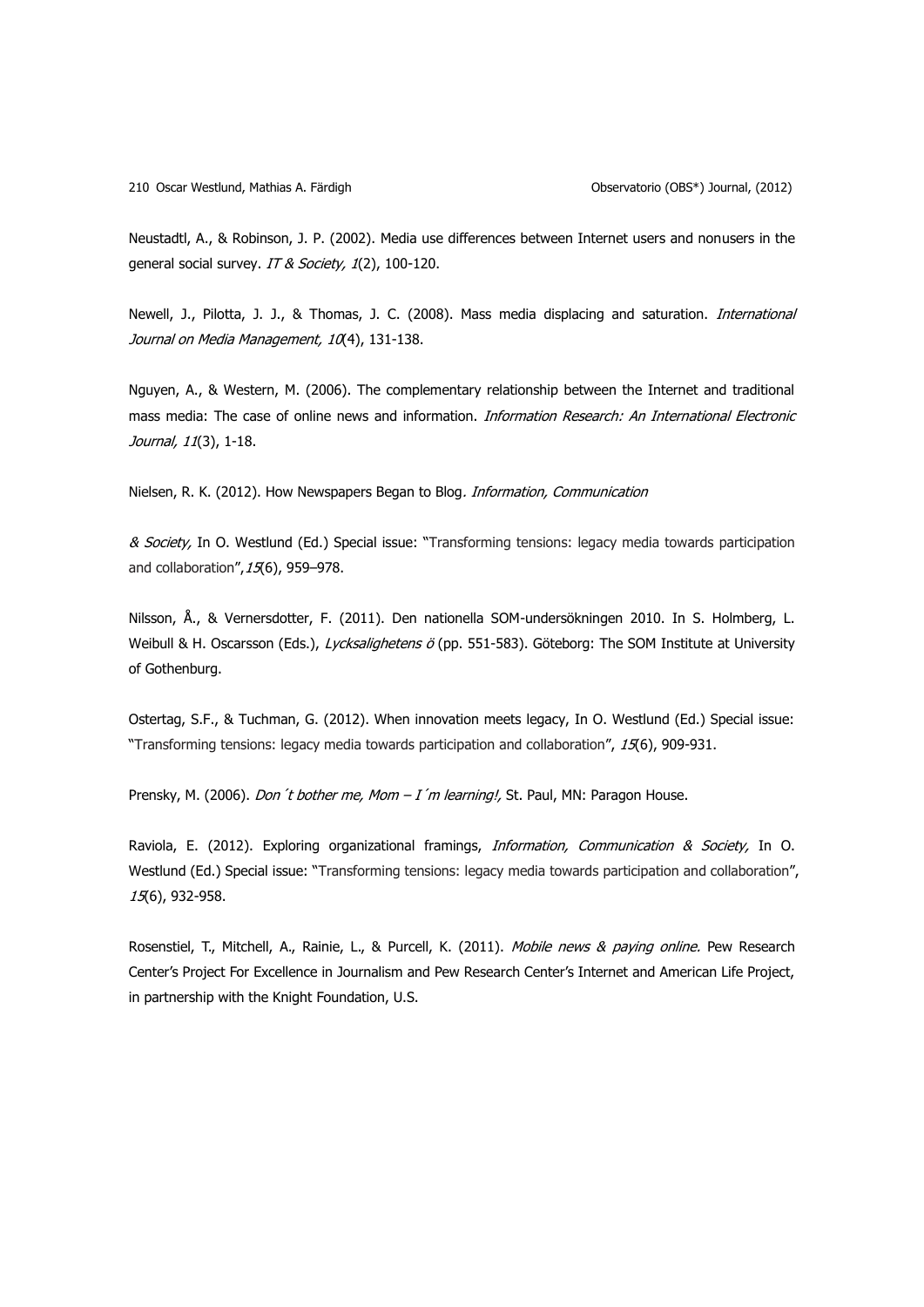Rosenstiel, T., Mitchell, A., Rainie, L., & Purcell, K. (2011). Mobile news & paying online. Pew Research Center's Project For Excellence in Journalism, Washington D.C.

Savage, S., Collins-Mayo, S., Mayo, B., & Cray, G. (2006). Making sense of generation Y. London: Church House Publishing.

Schramm, W., Lyle, J., & Parker, E. (1961). Television in the lives of our children. Stanford, CA: Stanford University Press.

Strömbäck, J., Djerf-Pierre, M., & Shehata, A. (2012). The Dynamics of Political Interest and News Media Consumption: A Longitudinal Perspective. *International Journal of Public Opinion Research, 24*(3), 1-22.

Tapscott, D. (1998). Growing up digital: The rise of the net generation. New York: McGraw-Hill.

Van Cauwenberge, A., d'Haenens, L., & Beentjes, H. (2010). Emerging consumption patterns among young people of traditional and Internet news platforms in the Low Countries. Observatorio (OBS\*) Journal, 4(3), 335-352.

Volkmer, I. (ed.). (2006a). News in Public Memory. An International Study of Media Memories across Generations. New York: Peter Lang.

Volkmer, I. (2006b). Globalization, Generational Enthelechies, and the Global Public Space. In I. Volkmer. (Ed.), News in Public Memory: An International Study of Media Memories across Generations (pp. 251-268). New York: Peter Lang.

Westlund, O. (2008). From mobile to phone to mobile device: news consumption on the go. *Canadian* Journal of Communication, In Crow, B., Sawchuk, K., & Smith, R. (Eds.), Special issue: Wireless technologies and mobile practices, 33(3), 443-463.

Westlund, O. (2011). Cross-media News Work - Sensemaking of the Mobile Media (R)evolution, JMG Book Series no. 64, University of Gothenburg. (Downloaded at: [http://hdl.handle.net/2077/28118\)](http://hdl.handle.net/2077/28118).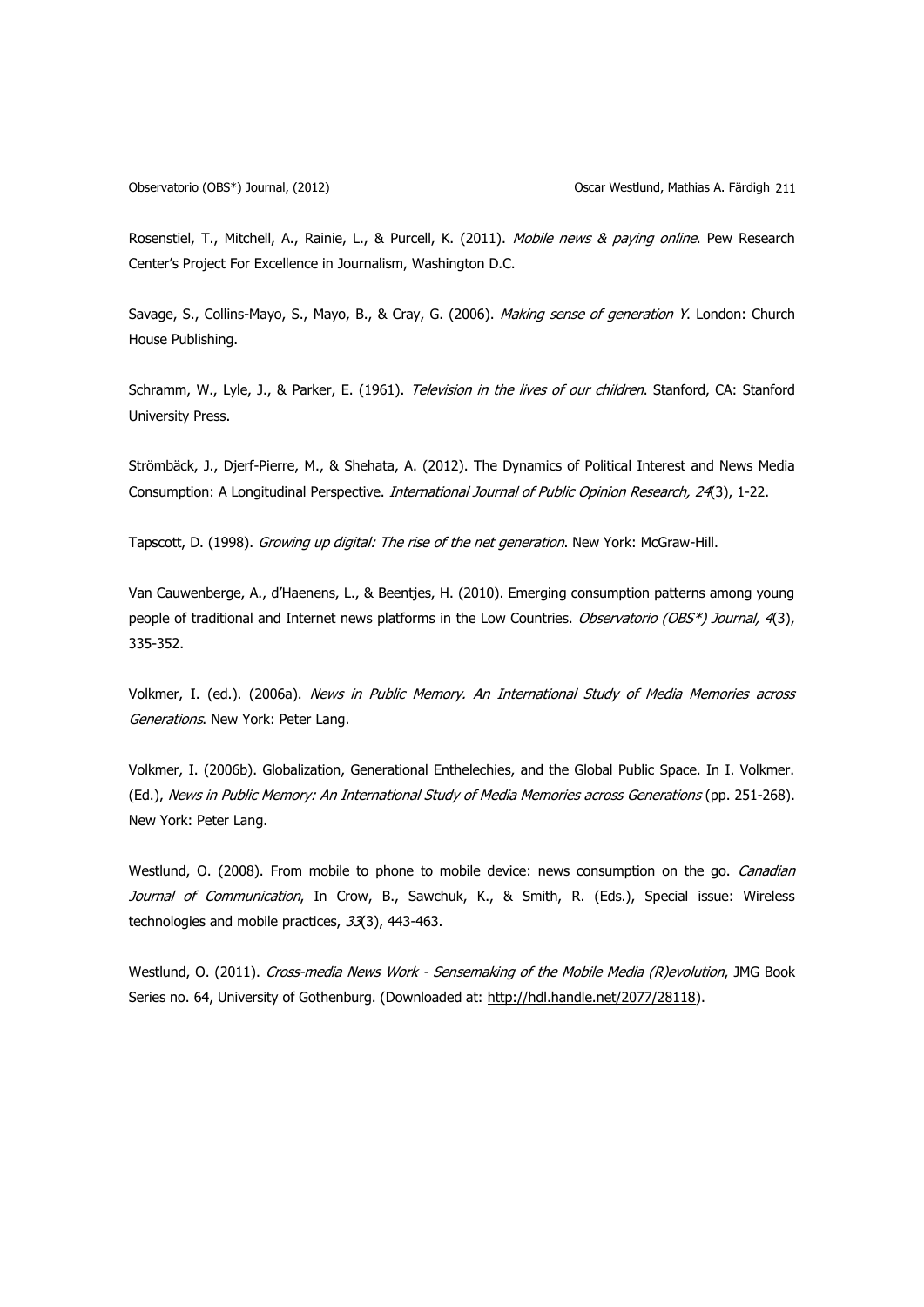Westlund, O. (2012a). "Guest editorial - Transforming tensions: legacy media towards participation and collaboration", Information, Communication & Society, 15(6), 789-795.

Westlund, O. (2012b). Producer-centric vs. participation-centric: On the shaping of mobile media. Nothern Lights, In M. Mortensson. & E. Novrup Reidvall (Eds.), Special issue: "Re-thinking Film and Media Production: Creativity, Convergence and Participation"  $10(1)$ , 107-121.

Westlund, O. (2012c). "Användning av mobilen för information och kommunikation" ("Using the mobile for information and communication"), In L. Weibull, H. Oscarsson & A. Bergström (Eds.) I framtidens skugga (Shadowed by the future), The SOM-institute, University of Gothenburg.

Westlund, O. (2013). Mobile news: a review and model of journalism in an age of mobile media, Digital Journalism, 1(1). (In press).

Westlund, O., & Färdigh, M.A. (2011). Displacing and Complementing Effects of News Sites on Newspapers 1998-2009. International Journal on Media Management, 13(3), 177-194.

Westlund, O., & Färdigh, M.A. (2013). "Digital doing displacement", In Z. Vukanovic, S. Wildman & J-B. Lesourd. (Eds.) Media Consumption and Distribution in Hypercompetitive Markets, Media XXI Formalpress: Lisbon, (in press).

Westlund O., Gómez-Barroso, J-L., Compañó, R. & Feijóo, C. (2011). Exploring the logic of mobile search. Behaviour & Information Technology, 30(5), 691-703.

Westlund, O., & Bjur, J. (2013). "Mobile news life of young", In K. Chumskey & L. Hjorth (Eds.), Seamlessly Mobile, Routledge: New York, (in press).

Wilken, R., & Sinclair J. (2009). Waiting for the kiss of life: Mobile media and advertising. Convergence, 15(4), 427-445.

World Press Trends (2011). Paris: World Association of Newspapers.